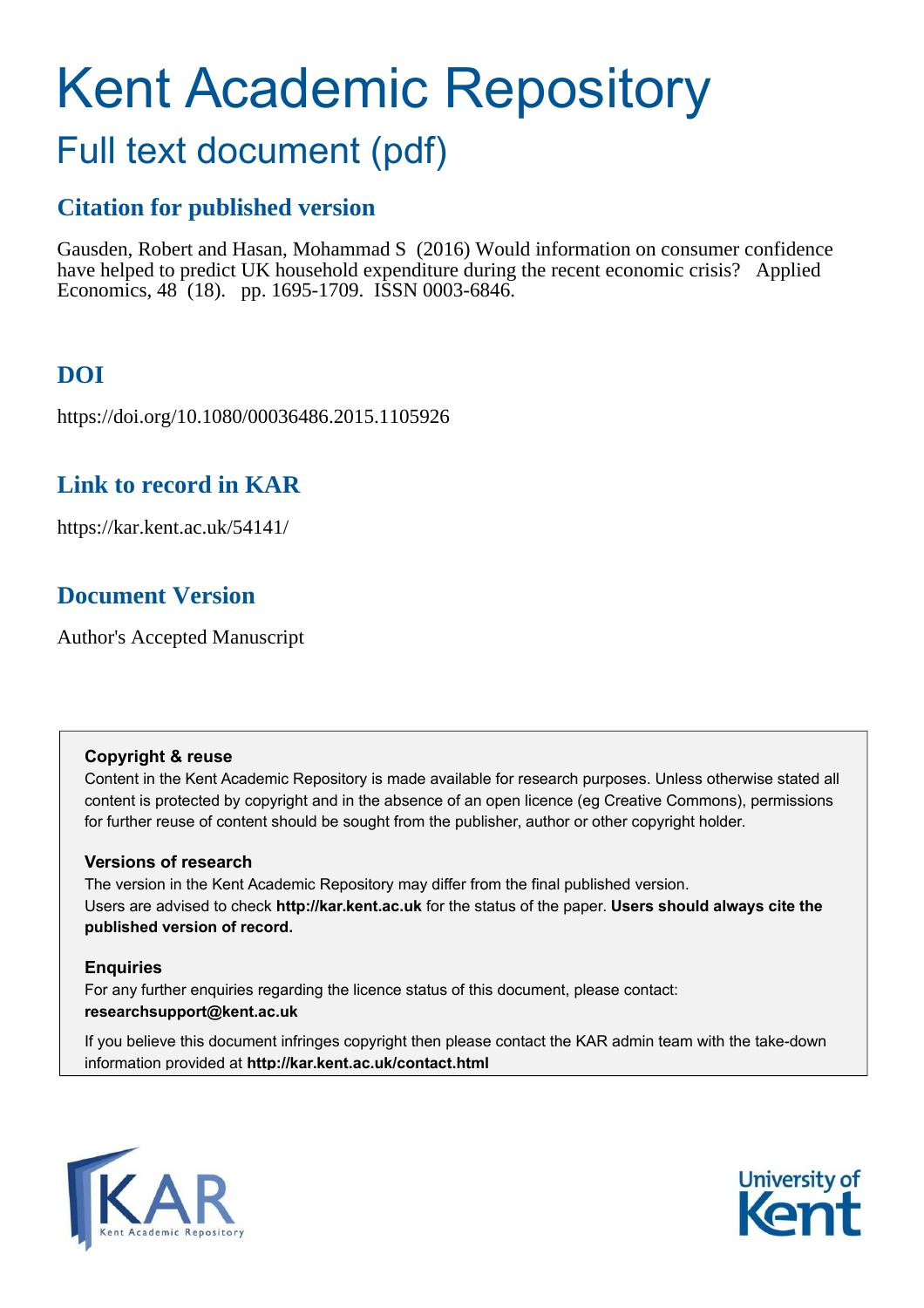# Would information on consumer confidence have helped to predict UK household expenditure during the recent economic crisis?

\_\_\_\_\_\_\_\_\_\_\_\_\_\_\_\_\_\_\_\_\_\_\_\_\_\_\_\_\_\_\_\_\_\_\_\_\_\_\_\_\_\_\_\_\_\_

\_\_\_\_\_\_\_\_\_\_\_\_\_\_\_\_\_\_\_\_\_\_\_\_\_\_\_\_\_\_\_\_\_\_\_\_\_\_\_\_\_\_\_\_\_\_

#### **I. Introduction**

Over the duration of the long run, the amount of expenditure which is undertaken by households is necessarily constrained by economic and financial considerations. However, over the course of the short run, it is conceivable that this form of spending is determined additionally by psychological factors. To the extent that a measure of consumer confidence at least partly reflects the prevailing mood of a representative sample of households, such a possibility has encouraged numerous researchers to investigate whether or not predictions of consumption expenditure can be improved upon by making use of consumer survey data. Indeed, in the review article by Curtin  $(2007)$ ,<sup>1</sup> reference is made to thirty-five studies which have sought to examine the forecasting capabilities of intentions data. The respective publication years range from 1955 to 2004, such that the collection includes the seminal contributions of Carroll et al. (1994) and Ludvigson (2004). Subsequently, empirical analysis has been conducted in this area by, inter alia, Cotsomitis and Kwan (2006), Jonsson and Linden (2009) and Al-Eyd et al. (2009). Emphasis is given to these

<sup>&</sup>lt;sup>1</sup> Specifically, within footnote 1, p. 9.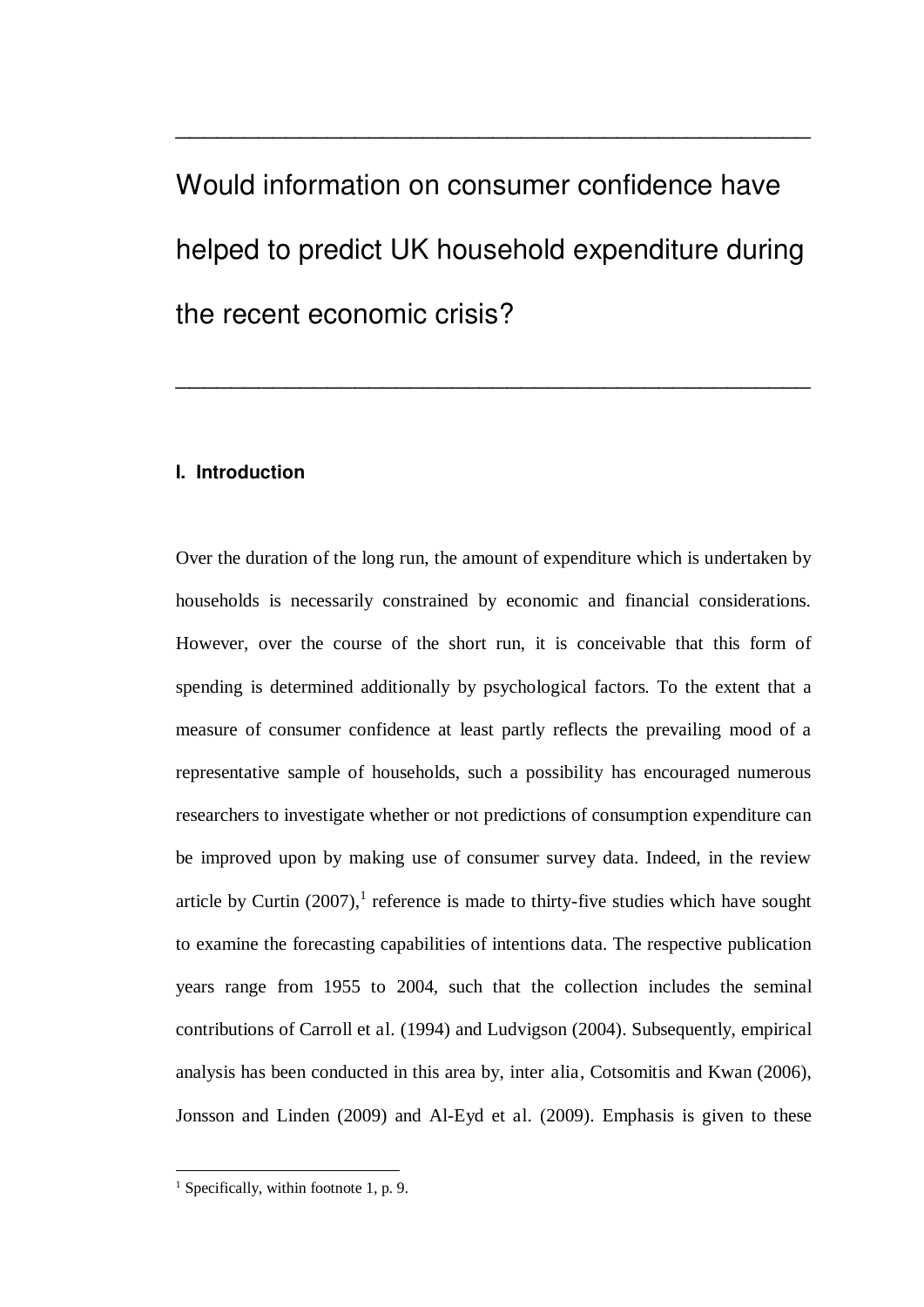three papers for the reason that, in terms of the data that form the basis of the results, they show the closest relationship to the current inquiry.

The recent financial crisis which was endured by western economies could be regarded as having begun on 9th August 2007, when BNP Paribas became the first major bank to acknowledge exposure to sub-prime mortgage markets. Correspondingly, from August 2007 to January 2009, there occurred an unprecedented fall in consumer confidence in the UK of 32.8 percentage points.<sup>2</sup> While sentiment had more than fully rebounded by February 2010, there proceeded to take place another sizeable decrease of 23.4 percentage points by the end of  $2011$ .<sup>3</sup> This considerable volatility which has been exhibited by consumer confidence would seem to render the period from 2008 as an ideal interval over which to assess whether or not recourse to data which purport to reflect the degree of optimism or pessimism within the household sector can serve to improve forecasts of the growth of consumption expenditure.

Hence, in this paper, the objective is to construct and estimate models of UK consumption expenditure, including and excluding indicators of consumer sentiment, in order to investigate whether or not predictive accuracy can be enhanced through the addition of a psychological component. The empirical analysis is founded upon quarterly, seasonally-adjusted data. Throughout, a common estimation period is employed, which stretches from 1986q2 to 2007q4. Correspondingly, forecasts are

l,

 $2$  The calculation is founded upon monthly, seasonally-adjusted data which have been compiled by the European Commission, Directorate-General for Economic and Financial Affairs. The previous largest decline was equal to 25.9 percentage points, between July 1988 and September 1990.

<sup>&</sup>lt;sup>3</sup> While the initial steep fall in confidence appeared to be connected to the banking crisis which had its roots in the US, the subsequent decline corresponded to a recognition of debt problems within the Euro zone and the announcement of an extensive austerity programme by Chancellor of the Exchequer, George Osborne.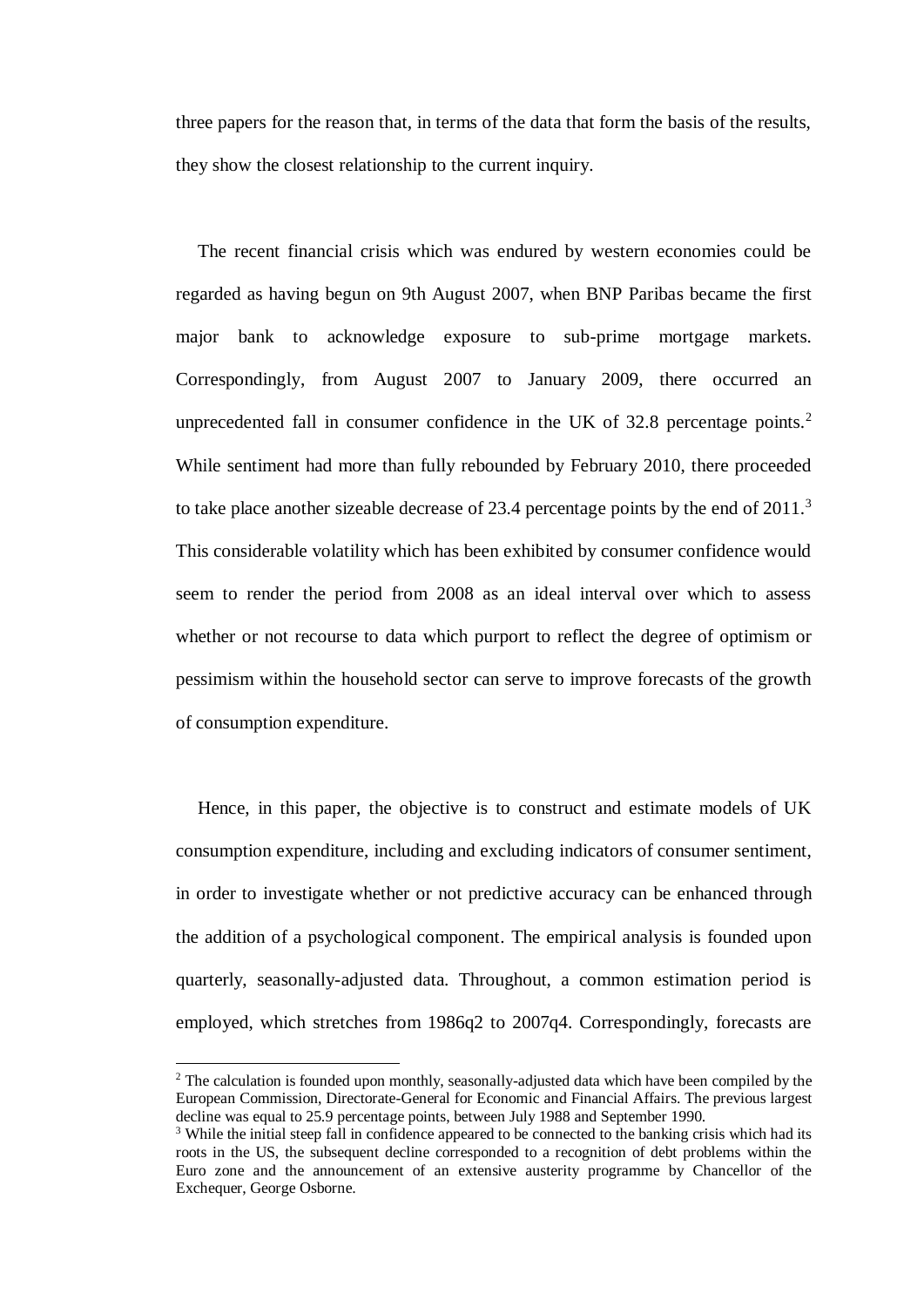Forecasting UK Consumption During the Economic Crisis generated over the interval, 2008q1-2013q1, which thereby incorporates the recent economic crisis. As recommended by Curtin (2007), a disaggregated approach is adopted, in the sense that specifications are formed to explain the behaviour of not only total consumption expenditure but also its four constituent parts. Within this study, the extent of consumer confidence is represented by a harmonised measure which is assembled by the European Commission.<sup>4</sup> However, motivated by statistical and psychological theory, modifications are also applied to the headline variable in a quest to achieve more positive results.<sup>5</sup>

The potential findings of this paper have important implications for macroeconomic policy. For example, if it is discovered that movements in consumer confidence are of relevance for the future behaviour of aggregate consumption expenditure then a suitable monetary policy could be implemented at an earlier stage, which would help to achieve the objective of sustainable economic growth. Also, by virtue of performing analysis at a disaggregated level, it is possible to discern whether or not all categories of household spending are equally sensitive to changes in consumer sentiment. A popular view (e.g., Garner (1991)) is that the higher is the probability of future financial distress, the lower will be consumer confidence, and the greater will be the desire to hold assets in a liquid form. Consequently, there will be a reduced willingness to acquire durable goods when households perceive increased financial risks. Accepting this argument, expenditure

<sup>&</sup>lt;sup>4</sup> An advantage of choosing the harmonised measure is that the scope exists to repeat this study using corresponding data on several other European Union countries.

<sup>&</sup>lt;sup>5</sup> Indeed, this would seem to be a distinctive aspect of this paper. Previous contributions (e.g., Easaw and Heravi (2004), Wilcox (2007)) have sometimes sought to evaluate the predictive performance of the respective parts of an aggregate measure of consumer sentiment but refrained from adapting these alternative headline indicators in an attempt to achieve greater accuracy.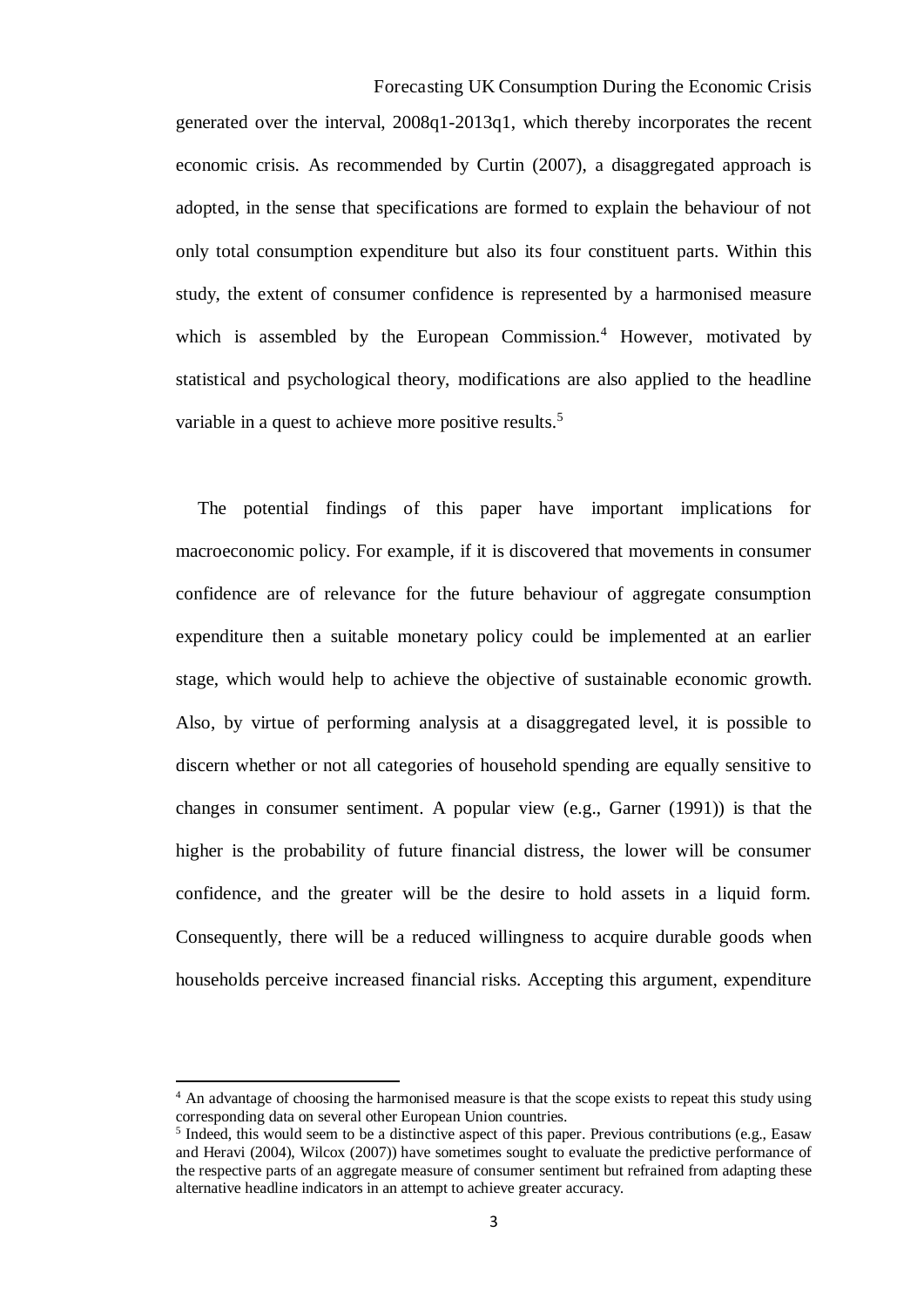on durable goods is the component of total consumption which would suffer to the greatest extent from a more apprehensive outlook.

The paper proceeds in the following way. In the second section, the principal data series which feature in this study are presented and their chief characteristics are highlighted. In the third section, a theoretical explanation is provided of the framework that is used for analysis. The empirical results are reported and discussed in the fourth section, with particular emphasis being given to the relative accuracy of out-of-sample predictions. Finally, the main findings are summarised and conclusions are reached.

#### **II. Characteristics of the Data Series**

Within this study, the aim is to compare the capabilities of different econometric models in respect of forecasting the quarterly growth of five different types of consumption in the UK. Consideration is given to not only total household expenditure but also the more specific categories of spending, on durable goods, semi-durable goods, non-durable goods, and services. Quarterly, seasonally-adjusted data in the form of constant prices have been obtained from the Office for National Statistics.<sup>6</sup> Line graphs of the respective time series, covering a period which extends from 1985q1 to 2013q1, are presented in Figure 1, below.

#### Figure 1

<sup>&</sup>lt;sup>6</sup> The codenames which are allocated by the Office for National Statistics to the respective series are ZAKW (total consumption expenditure), UTID (expenditure on durable goods), UTIT (expenditure on semi-durable goods), UTIL (expenditure on non-durable goods), and UTIP (expenditure on services).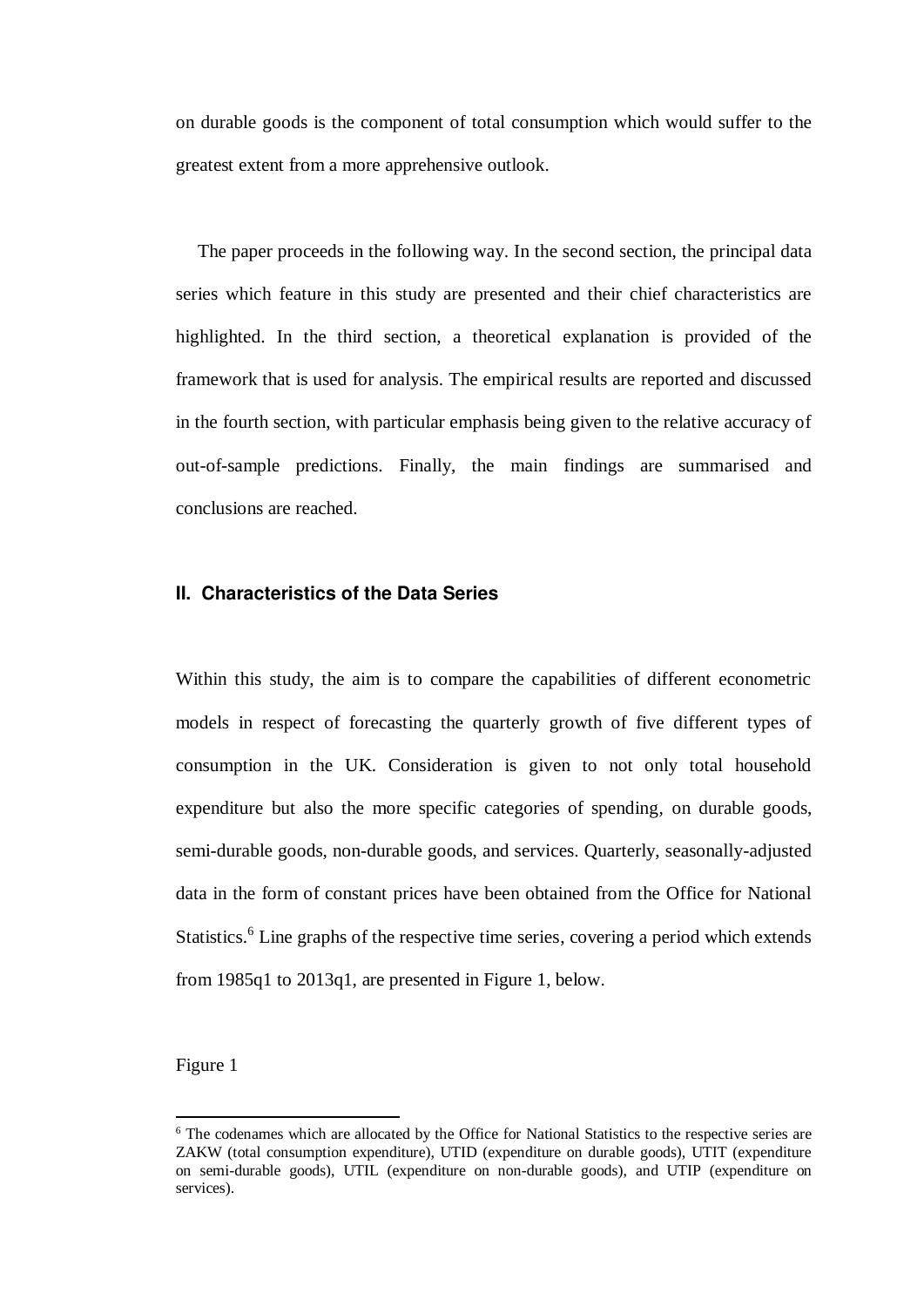Forecasting UK Consumption During the Economic Crisis

Observation of the first line graph in Figure 1 shows that, for the most part, total consumption expenditure has been increasing. Indeed, between 1992q2 and 2007q4, there were only four quarters in which the growth rate was not positive. However, two distinct downward movements are visible. First, from 1990q2 to 1992q1, spending decreased by 3.78 per cent. Also, from 2007q4 to 2009q2, a decline was experienced of 5.70 per cent. Although, consumption expenditure has subsequently risen, by 2013q1, its value was still lower than in 2007q3.

It is evident from viewing the remaining graphs that the movements in the four components of total consumption expenditure can sometimes be markedly dissimilar from one another. The most striking difference appears to be between the behaviour of spending on non-durable and semi-durable goods. Expenditure on the latter seems to have risen in a largely uninterrupted fashion.<sup>7</sup> Even since the end of 2007, there have been only five occasions (out of twenty-one) of a decrease. Moreover, in 2013q1, spending on semi-durable goods represented the largest amount that had ever been recorded. In contrast, expenditure on non-durable goods has exhibited far greater volatility. In particular, between 2007q4 and 2011q4, demand declined by 10.79 per cent. Also, in 2013q1, consumption of non-durable goods was still below its level in 2002q2.

For the reason that spending on services constitutes the largest proportion of total household consumption expenditure in the UK, it is perhaps to be expected that the line graph at the foot of Figure 1 resembles quite closely the initial time plot.<sup>8</sup> Hence,

<sup>&</sup>lt;sup>7</sup> In fact, household consumption expenditure on semi-durable goods fell in 18 out of 112 quarters between 1985q1 and 2013q1.

<sup>&</sup>lt;sup>8</sup> For the period as a whole, expenditure on services represented, on average, almost sixty-one per cent of total consumer spending.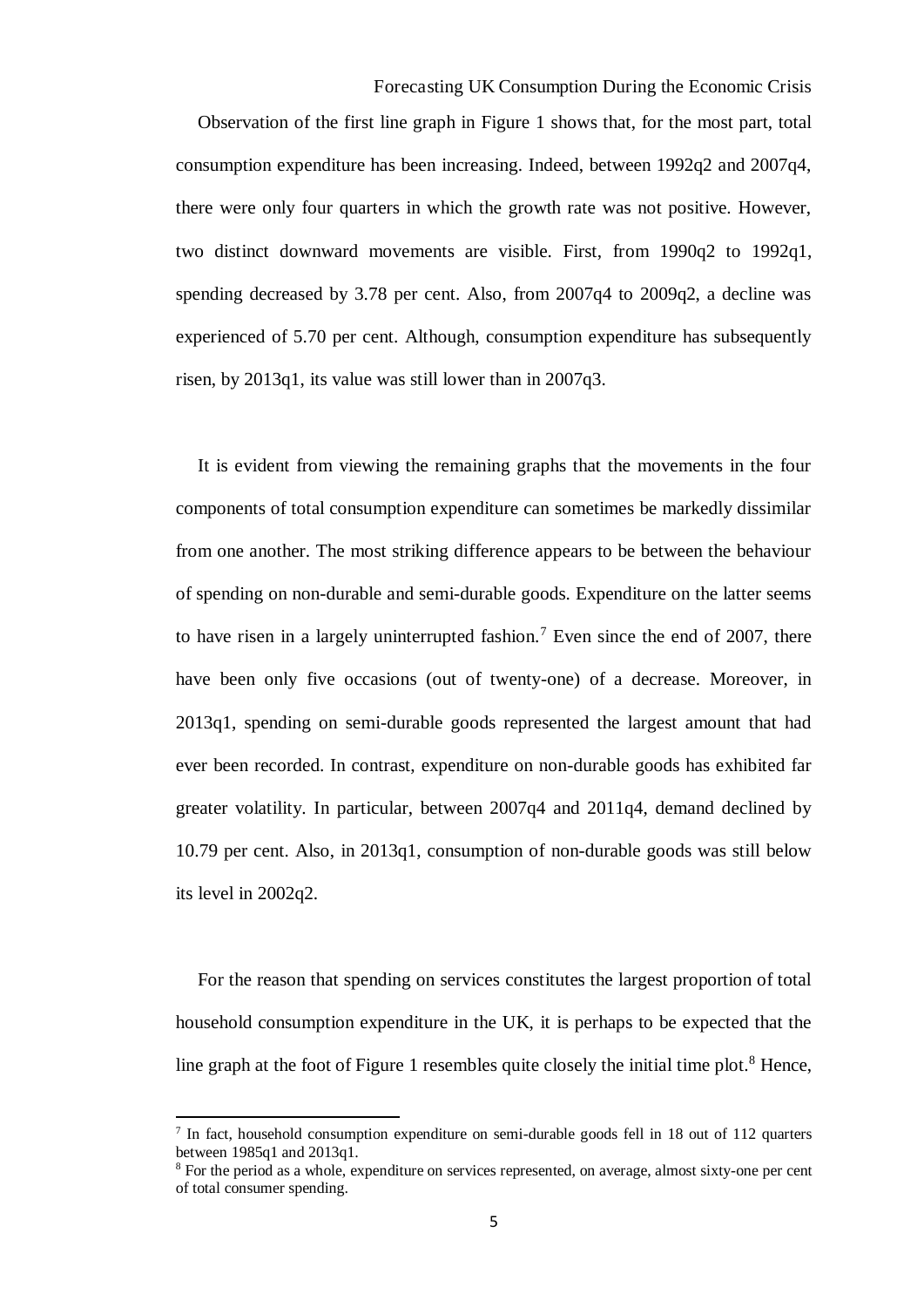in spite of predominantly rising, there have been two instances of declining consumption of services. Between 1990q3 and 1992q1, there occurred a 4.56 per cent reduction, while the period from 2007q4 to 2009q2 is associated with a fall of 7.02 per cent. As a consequence of the latter development, in 2013q1, household expenditure on services was still below its level in 2006q1.

Finally, personal consumption expenditure on durable goods was subject to a significant decrease from 1989q2 to 1992q1, which was equal to 15.49 per cent. Thereafter, from 1992q1 to 2008q1, the quarterly growth rate was largely positive.<sup>9</sup> A further observation is the somewhat lumpy behaviour of this form of spending towards the end of the data period. A contributing factor was the car scrappage scheme that was implemented by the most recent Labour Government, which provided a financial incentive to purchase a new car in 2009. Although demand fell through the first three quarters of 2010, it subsequently rebounded to the extent that, by 2013q1, household expenditure on durable goods had reached a maximum.

The Joint Harmonised EU Consumer Survey involves responses by two thousand individuals in the UK every month to twelve questions. These questions are presented in Table 1, below. For nine of the questions, the individual is provided with the choice of five possible answers (very favourable  $(++)$ , favourable  $(+)$ , neutral  $(=)$ , unfavourable  $(-)$ , very unfavourable  $(-)$ ), as well as the opportunity to reply that he/she does not know (N). For questions 10 and 11, there is no potential to express neutrality. Finally, for question 8, in addition to an answer of do not know, there are only three options, very favourable, neutral and very unfavourable.

l,

<sup>&</sup>lt;sup>9</sup> It should be added, though, that the rate of growth was not exactly even over this interval. From 1992q1 to 1998q2, the average quarterly percentage change in expenditure on durable goods equalled 1.49 per cent, which contrasts with a figure of 1.90 per cent for the period, 1998q2-2008q1.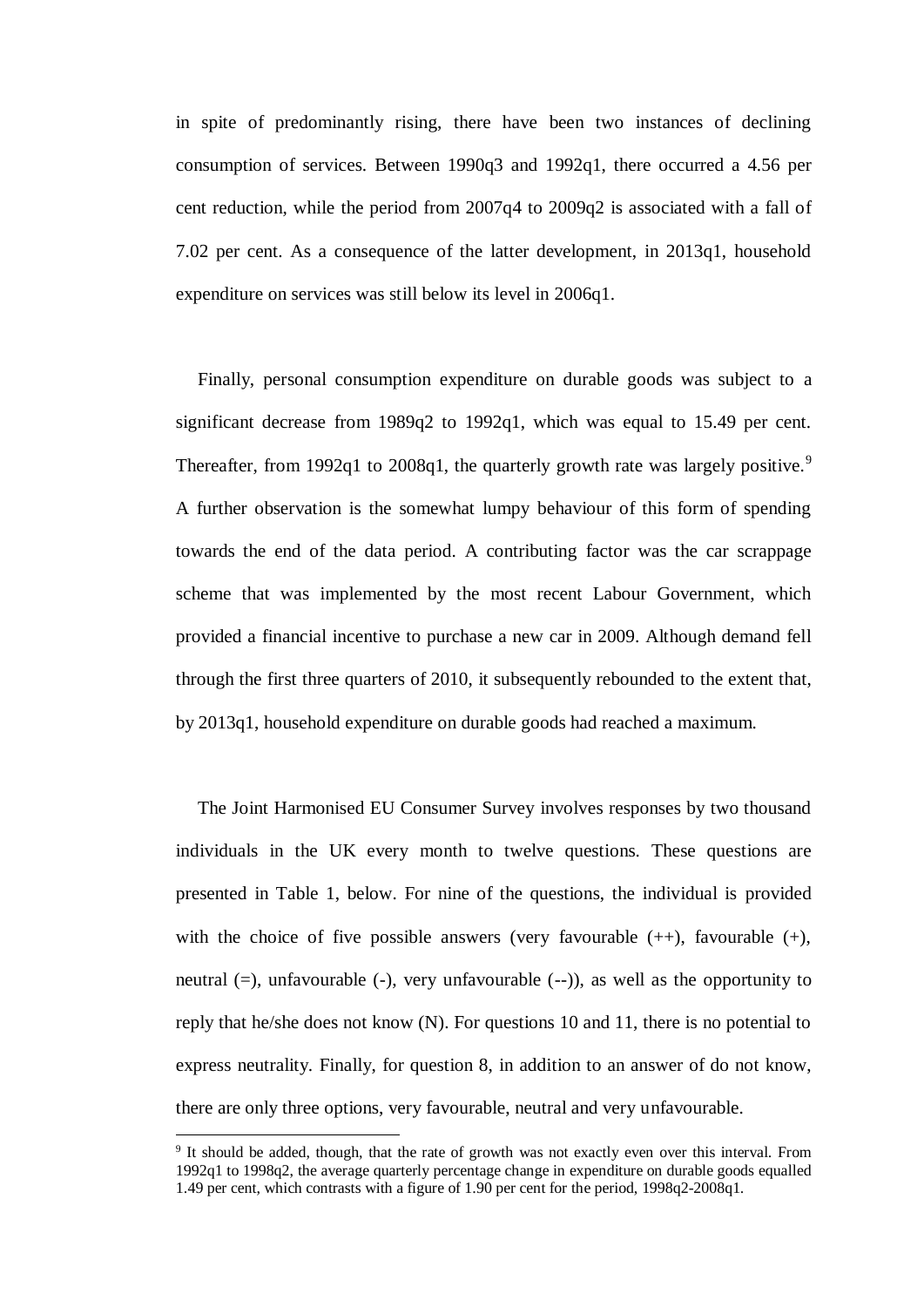Table 1

For each question, a percentage balance is produced in the following way. The answer that is provided by each member of the sample is allocated a value of  $1, \frac{1}{2}$ , - $\frac{1}{2}$  or -1, according to whether the response is  $++$ ,  $+$ ,  $-$  or  $-$ , respectively. Also, a value of zero is assigned to an indication of neutrality. The scores of the participants in the survey are subsequently added together and the sum which is achieved is expressed as a percentage of the number of replies to the question. Therefore, it follows that, in each month, the balance that is attached to an individual question has the potential to range from -100 to 100. The European Commission constructs an overall measure of consumer confidence (CCI) by combining the balances corresponding to only four of the questions. More specifically, an arithmetic average is calculated of the percentages relating to questions 2, 4, 7 and 11. It may be noted that all four of the questions require an expectation to be formed of future developments concerning either the macroeconomic situation or the financial position of the household..

Through accessing the website of the European Commission (Economic and Financial Affairs),  $10$  it is possible to obtain monthly, seasonally-adjusted data on CCI for the UK, commencing in January 1985. A parallel quarterly time series is achieved by calculating the averages of the respective three monthly figures, and is shown in Figure 2, below.

Figure 2

<sup>10</sup> http://ec.europa.eu/economy\_finance/db\_indicators/surveys/index\_en.htm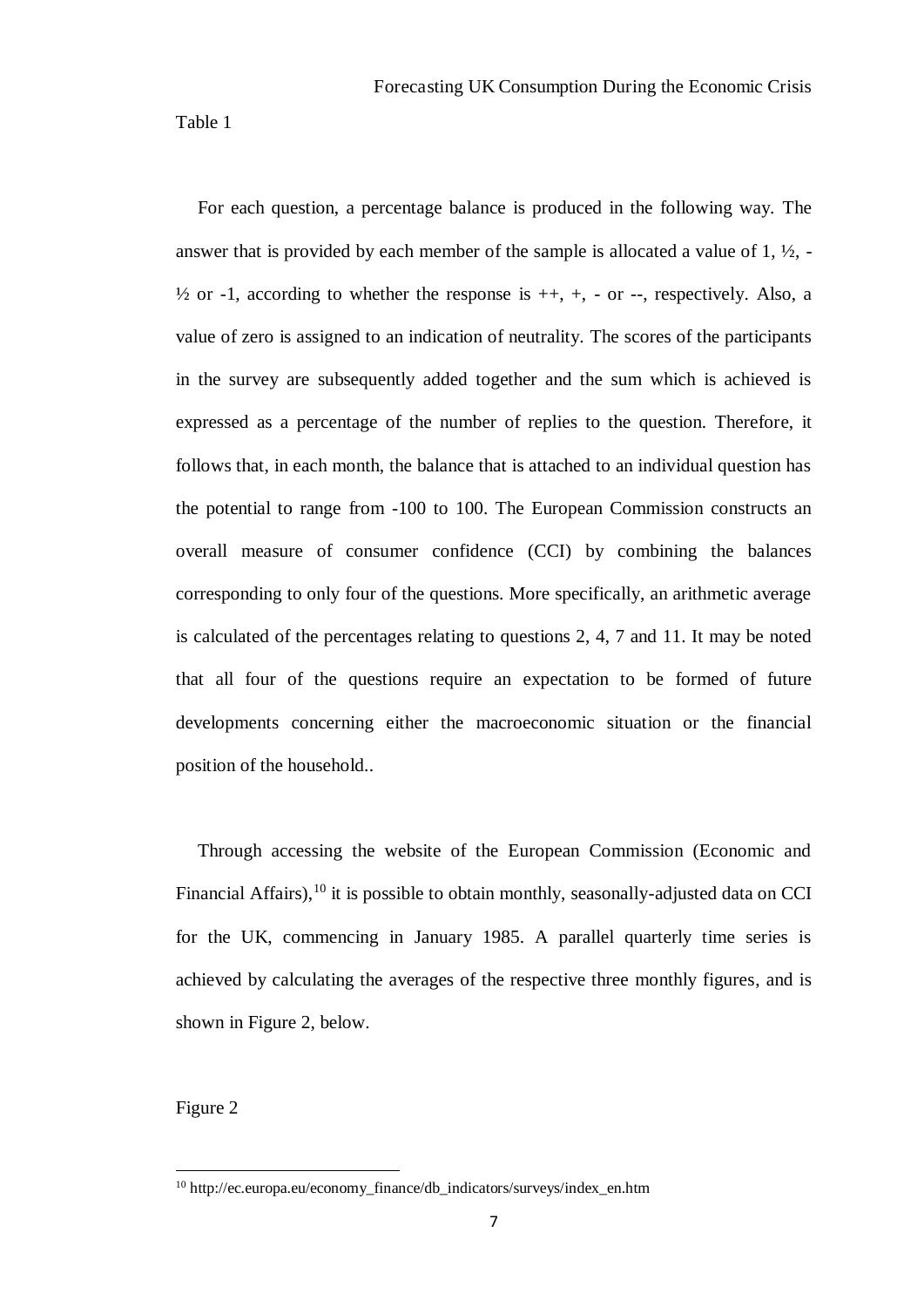From viewing the line graph, it is apparent that there is a lack of any trend in the time series. However, there have been occasions on which the value of CCI has been relatively high (e.g., 1987q2-1988q3 and 1995q3-2008q1). Also, there have been four instances of troughs, specifically, 1989q4-1991q3, 1992q3-1994q2, 2008q2- 2009q2 and 2010q3-2013q1. Over the full data period, the average value of the indicator is -9.81, thus implying that households are generally pessimistic about future financial and economic conditions. On account of the manner of its construction, the series on CCI is anticipated as being stationary. Such a characteristic is confirmed following the application of a unit root test. In particular, the computed value of an augmented Dickey-Fuller test statistic is -3.1206, which is associated with a probability value of  $0.0279$ .<sup>11</sup> Hence, for the purpose of entering subsequent regression models, there is no need to undertake a transformation of the confidence variable.<sup>12</sup>

#### **III. Underlying Theory and Framework for Analysis**

l,

Models which have entered earlier empirical studies of the usefulness of an indicator of consumer sentiment for predicting the growth of household expenditure have tended to be quite similar in nature (e.g., Carroll et al. (1994), Bram and Ludvigson (1998), Ludvigson (2004), Cotsomitis and Kwan (2006), Wilcox (2007), and Al-Eyd et al. (2009)). More specifically, it is possible to regard their origins as lying within the Rational Expectations-Permanent Income Hypothesis (REPIH). The inclusion of

<sup>&</sup>lt;sup>11</sup> Using the Schwarz (Bayesian) Information Criterion, one lag on the dependent variable was deemed to be optimal in the test equation.

 $12$  The augmented Dickey-Fuller test still seems to be the most frequently conducted unit root test, even though its shortcomings have been well documented. However, the same broad conclusion is drawn when performing a Dickey-Fuller Generalised Least Squares test. The computed value of the test statistic is -2.0680, which compares with a five per cent critical value of -1.9437. In this context, the Schwarz criterion favours no lags on the dependent variable.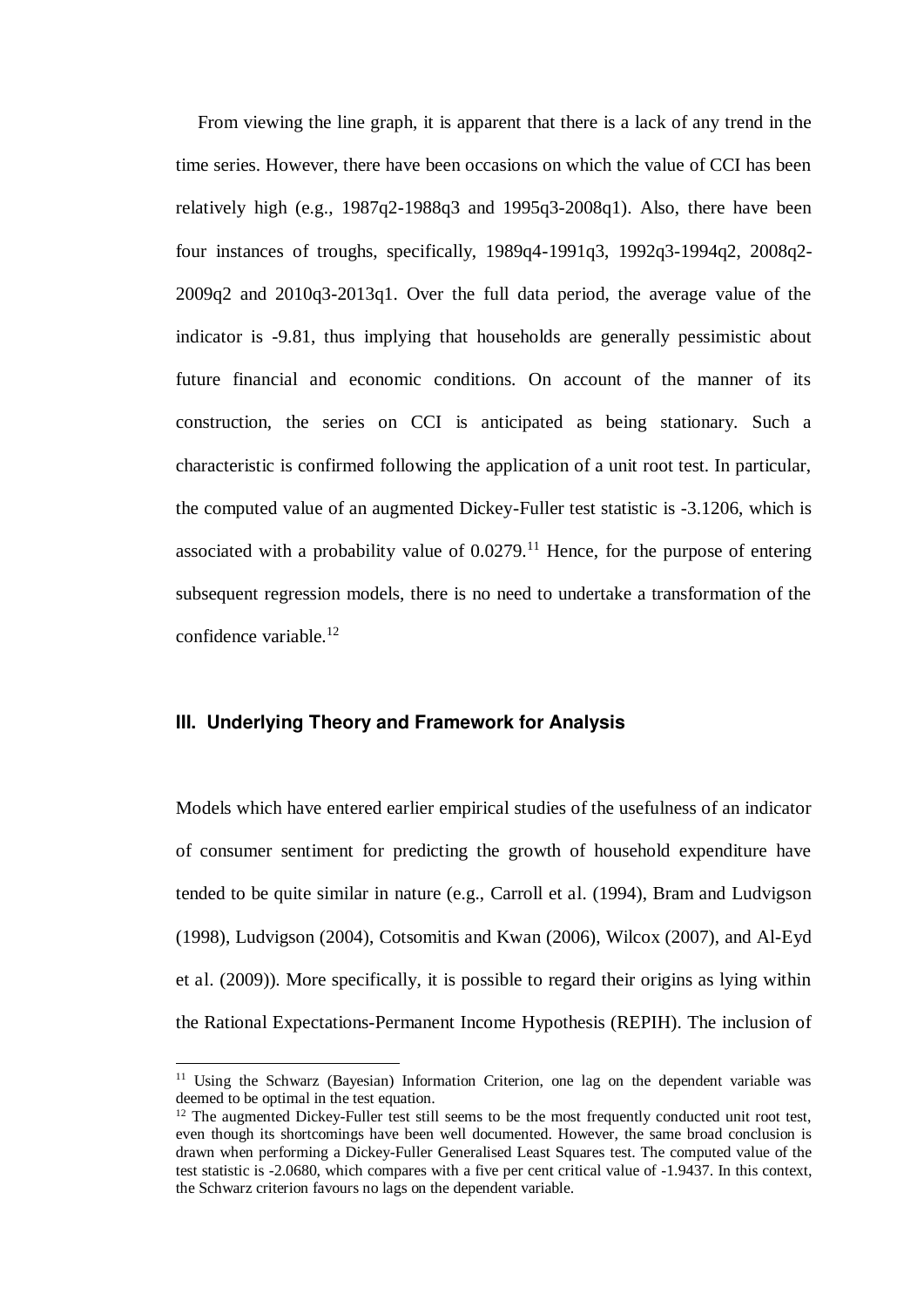Forecasting UK Consumption During the Economic Crisis consumer confidence within the respective equations can be justified by accepting the presence of income uncertainty.

For simplicity, a two-period analysis is conducted which initially assumes an absence of money illusion and the formation of point expectations by households. The budget constraints which apply to time periods 1 and 2 are shown below.

$$
c_1 + A_1 = y_1 + (1 + r_0)A_0 \tag{1}
$$

$$
c_2 + A_2 = y_2^e + (1 + r_1^e)A_1 \tag{2}
$$

With respect to equations (1) and (2), all of the variables are contained in real terms. Furthermore:

- $c_i$  = Household consumption expenditure in period j (j = 1, 2);
- $A_i$  = Assets which have been accumulated by the end of period  $j$  ( $j = 0, 1, 2$ );
- $y_i$  = After-tax non-property income in period j (j = 1, 2);
- $r_i$  = Rate of interest which applies to the assets in period j (j = 0, 1);
- $e$  = A point (rational) expectation of the value of the associated variable.

 The assumption is made that a household is seeking to maximise lifetime utility, U. On the basis of additive preferences:

$$
U = u(c_1) + \frac{1}{1+\delta} u(c_2)
$$
 (3)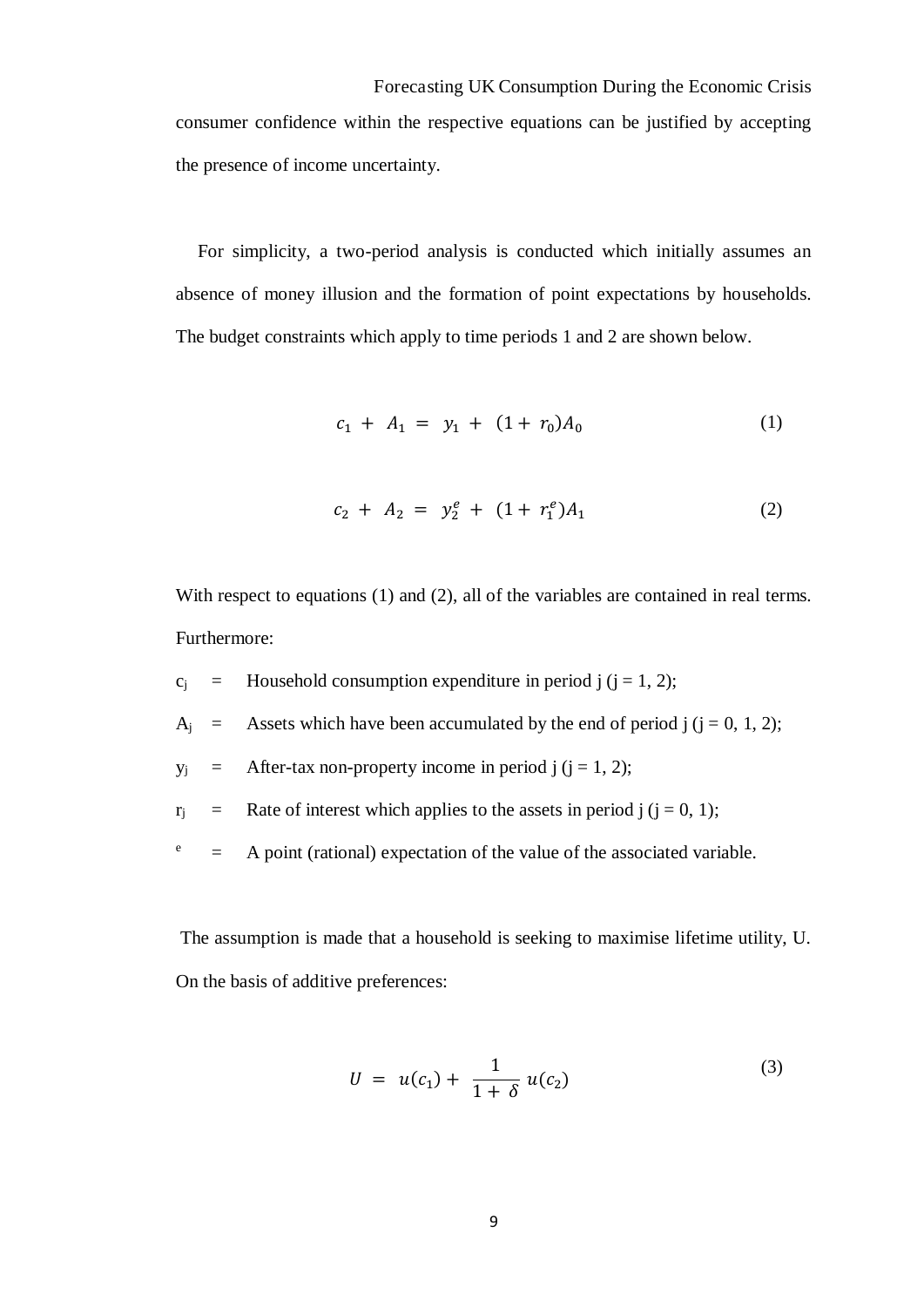With regard to equation (3),  $u(c_i)$  (j = 1, 2) denotes the utility that is derived from an individual period's consumption, where  $u'(c_i) > 0$  and  $u''(c_i) < 0$ . Also,  $\delta \ge 0$ ) signifies a subjective rate of time preference.

More specifically, if the single-period utility function is assumed to be associated with the property of a constant elasticity of substitution  $(\sigma)$  then:

$$
u(c_j) = c_j^{-\rho}, \qquad (j = 1, 2), \tag{4}
$$

where  $\sigma = (1 + \rho)^{-1}$ . Consequently, the Euler equation, which is obtained by equating ∂U/∂A1 with zero, can be expressed as:

$$
c_1^{-1/\sigma} = \frac{(1+r_1^e)}{(1+\delta)} c_2^{-1/\sigma} \tag{5}
$$

Upon application of a logarithmic transformation, there is achieved:

$$
log.(c_2) - log.(c_1) = \sigma [log.(1 + r_1^e) - log.(1 + \delta)] \tag{6}
$$

Assuming that the subjective rate of time preference and the expected real rate of interest are constant, the introduction of a stochastic term,  $\varepsilon$ , enables the general equation, below, to be obtained:

$$
\Delta log. (c_t) = constant + \varepsilon_t \tag{7}
$$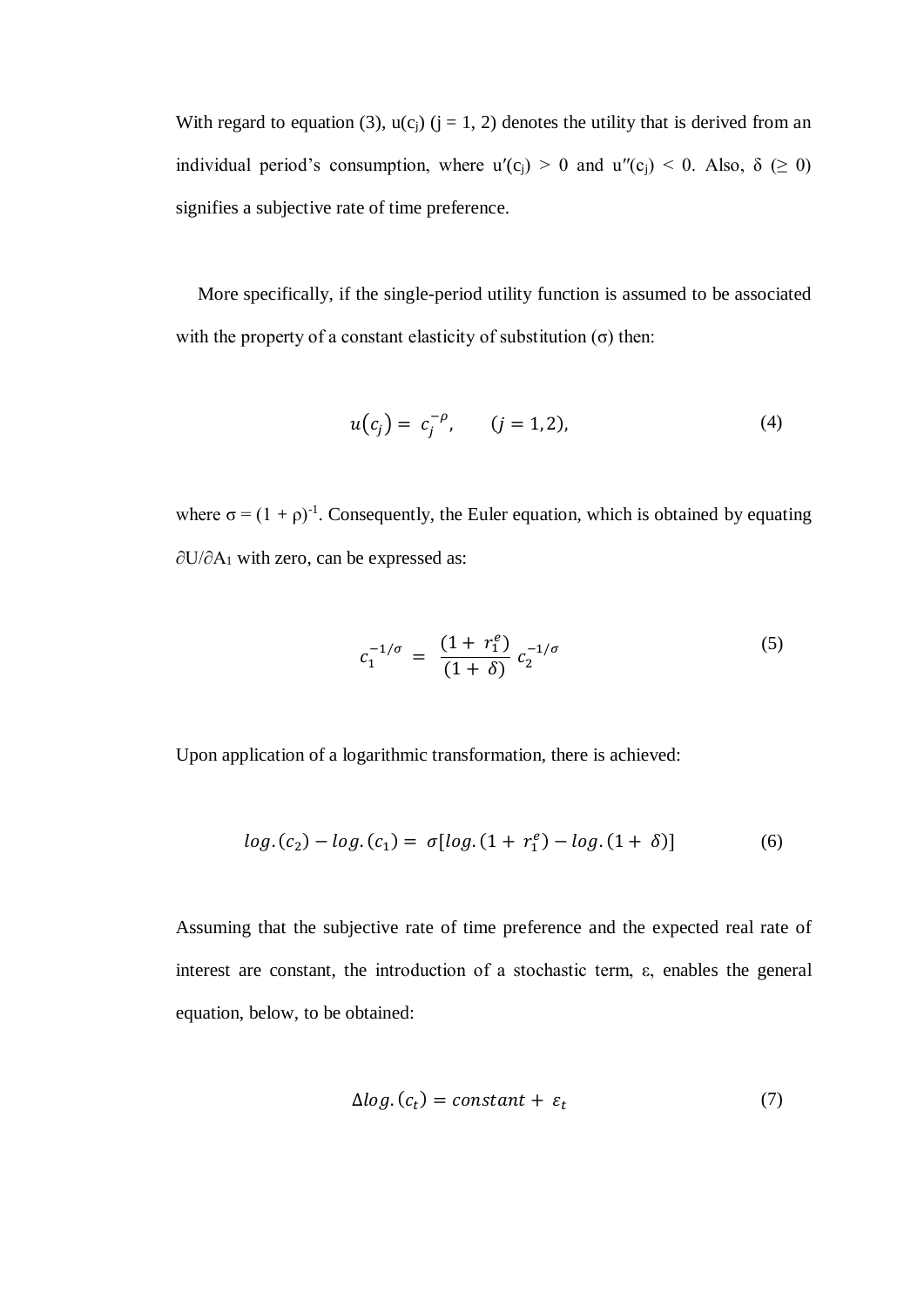Forecasting UK Consumption During the Economic Crisis

It should be respected that the constant would be zero were the expected rate of interest to be the same as the subjective rate of time preference. Within the context of the REPIH,  $\varepsilon_t$  is orthogonal to all information which is available in period t - 1, and reflects the impact of news on permanent income. On account of the implied properties of the disturbance term, a very straightforward approach is available for the purpose of testing the validity of the theory. The recommended practice is to add, as explanatory variables, lagged terms to the right-hand side of equation (7). Following the application of Ordinary Least Squares estimation, should the augmented regression model be found to be statistically significant at a conventional level then the REPIH is interpreted as being refuted by the data.<sup>13</sup>

There are several regards in which the analysis which gave rise to equation (7) may be considered to be unjustifiably restrictive. A suggested form of limitation is that it does not entertain the possibility of precautionary saving in the presence of income uncertainty. In order to accommodate this feature of household consumption behaviour, Muellbauer and Lattimore (1995) introduced the concept of certainty equivalent income. The latter can be derived from the point expectation of future income through the application of a weighting factor which is inversely dependent upon the variance of future income. In a situation, then, in which increased uncertainty becomes attached to a given set of projections of future income, consumption growth will fall below the prediction that is founded upon equation (7). Moreover, if shifts in consumer sentiment offer an insight into changes in the perception by households of the variance which is associated with future income

<sup>&</sup>lt;sup>13</sup> It must be recognised that this theoretical analysis is suitable for consumer goods and services which cease to yield utility after the period in which they were purchased. Mankiw (1982) has shown that, for durable goods, the disturbance term behaves in accordance with a first-order moving average process. However, he found this theoretical result to be soundly contradicted by US data.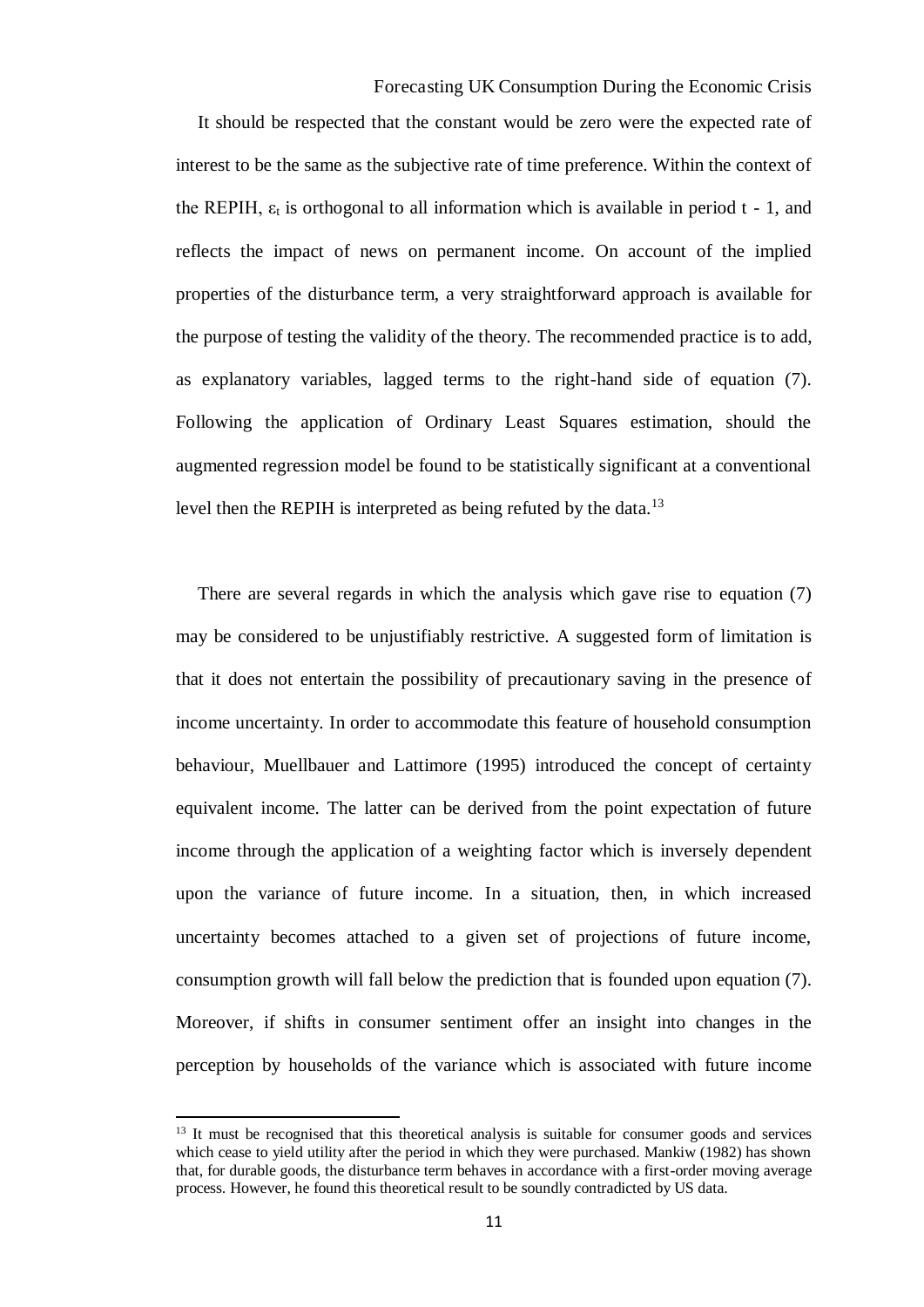then an explanatory role would be open to an indicator of consumer confidence in a model of consumption.

Consequently, the more general model of consumption which has tended to feature in earlier empirical studies is equation (8):

$$
\Delta log. (Cons_t) = \alpha + \gamma Z_{t-j} + \varepsilon_t. \tag{8}
$$

With regard to the above equation, *Cons* denotes household consumption expenditure (expressed in the form of constant prices) and  $Z_{t-j}$  constitutes a vector of predetermined variables. Every variable that enters  $Z_{t-1}$  corresponds to a past period of time; hence, the presence of this term allows for a departure of the behaviour of consumption from that which conforms to the REPIH. On the basis of the argument that was supplied in the previous paragraph, it would be appropriate for  $Z_{t-j}$  to accommodate one or more lags on consumer confidence. Additionally, though, in related studies (e.g., by Carroll et al. (1994), Ludvigson (2004) and Cotsomitis and Kwan (2006)), the vector has incorporated lags on the dependent variable, as well as factors that are considered to be relevant to the consumption decision (e.g., real income, real stock prices, a short-term rate of interest and the rate of unemployment). $^{14, 15}$ 

<sup>&</sup>lt;sup>14</sup> Please respect that should any of the parameters which are contained within  $\gamma$  possess a value which is different from zero then the behaviour of consumption contradicts the REPIH.

<sup>&</sup>lt;sup>15</sup> Given the focus of their papers, both Carroll et al. (1994) and Cotsomitis and Kwan (2006) present the corresponding equations such that consumer sentiment is separate from the other (control) variables.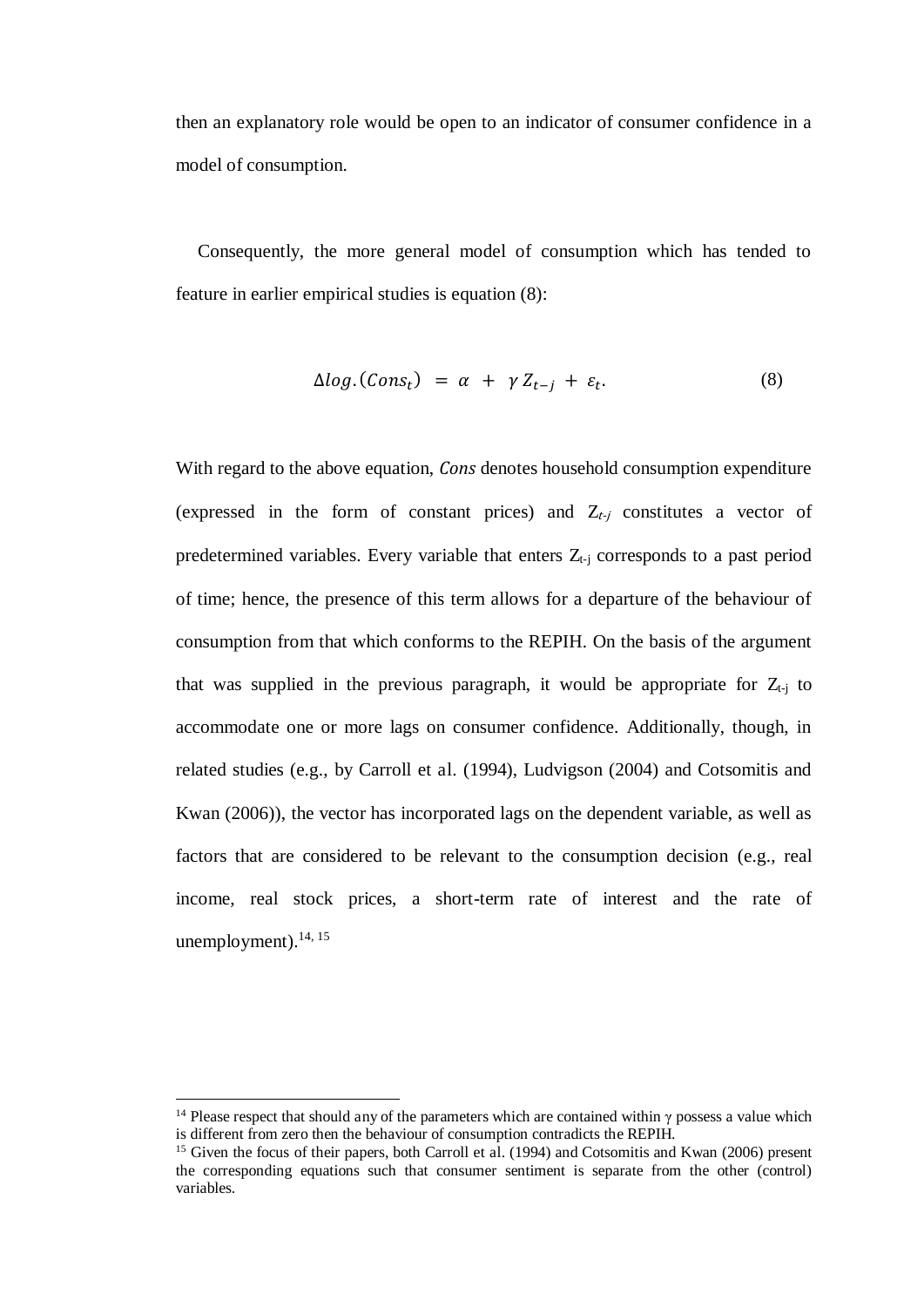#### **IV. Empirical Methodology and Analysis**

Empirical Methodology

Equation (9), below, which is a particular version of equation (8), serves as the general model of consumption in the forthcoming empirical analysis.

$$
\Delta log. (Cons_t) = a + \sum_{j=1}^{n_1} b_j CC_{t-j} + \sum_{j=1}^{n_2} c_j \Delta log. (Cons_{t-j}) + \varepsilon_t
$$
\n(9)

It can be seen that, in the above equation, the predetermined variables are limited to consisting of lagged values of consumer confidence and the dependent variable. Carroll et al. (1994) admit to the choice of control variables being somewhat arbitrary. Hence, initially, at least out of a desire to achieve parsimony, the specification is kept to a minimum.

With regard to equation (9), five different forms of household spending take turns at fulfilling the role of the consumption variable. More specifically, Cons is represented by household expenditure in total, as well as that on each of durable goods, semi-durable goods, non-durable goods, and services. All of the equations are estimated over a sample period which extends from 1986q2 to 2007q4.

In connection with equation (9), a key decision concerns the number of lags to include on each of the two variables. A standard approach is to begin by imposing maximum values on  $n_1$  and  $n_2$ , and then to assess whether or not smaller values are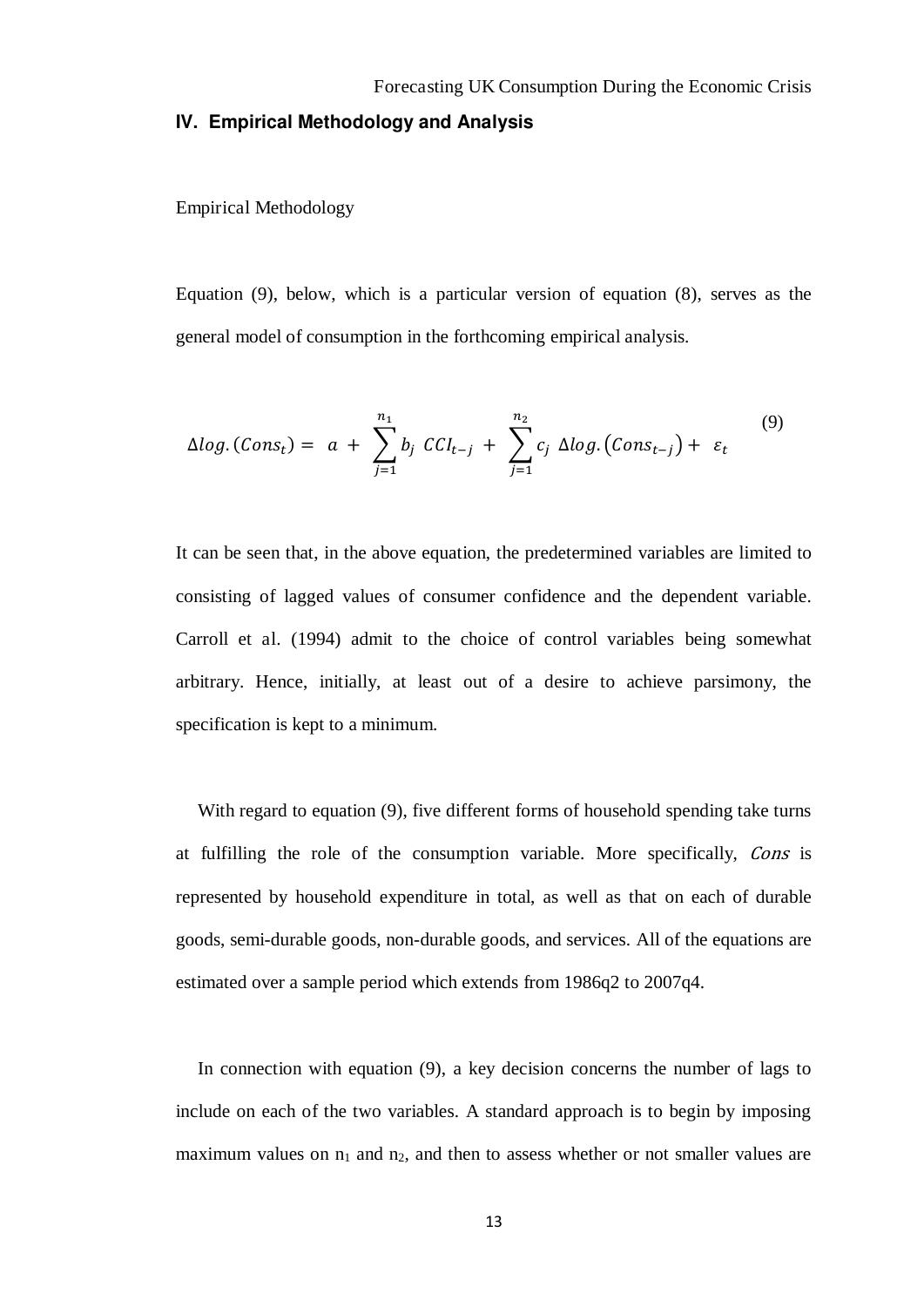preferable through utilising a recognised information criterion or undertaking sequential testing. For the confidence variable, it would seem to be appropriate to permit as many as four quarterly lags, given that each of the component questions of CCI requires the individual to contemplate developments over the course of the next year. On the grounds of symmetry, a maximum value of  $n_2$  equal to four is justifiable. Additionally, this would seem to be the convention in earlier studies (e.g., Ludvigson (2004), Cotsomitis and Kwan (2006) and Wilcox (2007)).

For the purpose of establishing optimal values of  $n_1$  and  $n_2$ , the implementation of a sequential testing procedure is favoured. On the basis that the most general model is acceptable, having applied the customary diagnostic tests,<sup>16</sup> an exclusion  $F$  test may be performed in order to assess whether or not a more specific representation accords with the data. Hence, in order for a more concise equation to be regarded as suitable, the computed value of the F statistic must not exceed the corresponding critical value. Furthermore, the probability value that emanates from the Breusch-Godfrey test must be at least as large as the chosen significance level. Finally, it should be added that the eventual regression model is compelled to retain at least two lags on CCI to ensure that two rival models are available which will permit an evaluation of the usefulness of consumer survey data for predicting the growth of consumption expenditure.<sup>17</sup>

It is apparent from the outline of the empirical methodology, above, that the potential issue of autocorrelation in the disturbance terms is dealt with via the dynamic specification of the regression function (equation (9)), rather than through

l,

<sup>&</sup>lt;sup>16</sup> In this context, most notably, a Breusch-Godfrey test for autocorrelation in the disturbance terms.

 $17$  The incorporation of two lags on the CCI amounts to allowing for both the level and the change in consumer sentiment, one quarter in the past, to influence the dependent variable.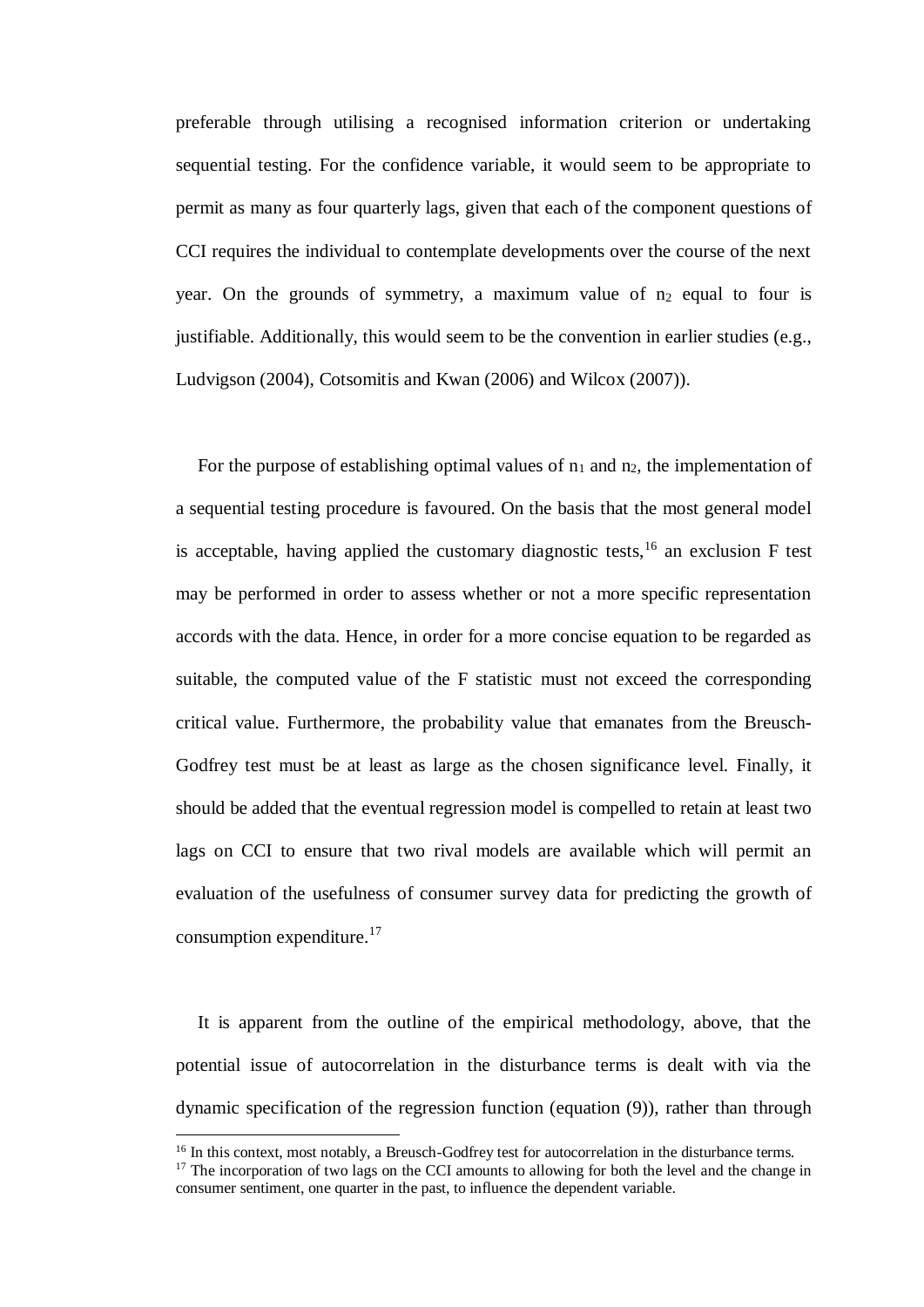Forecasting UK Consumption During the Economic Crisis assuming that a particular statistical process underlies the value of  $\varepsilon_t$ . On the basis that application of the diagnostic tests reveals no econometric problems and that the regressors are comprised of merely past values of variables then Ordinary Least Squares constitutes a valid method of estimation.

Having established the optimal numbers of lags on the two variables, an F test is conducted of the null hypothesis, Ho:  $b_j = 0$  ( $j = 1, 2, \ldots, n_1$ ). A second approach towards quantifying the usefulness of  $CCI_{t-i}$  ( $j = 1, 2, \ldots, n_1$ ) in terms of explaining the variation in  $\Delta log. (Cons)$  is to estimate the preferred regression model with and without the confidence variable, and to proceed to undertake a comparison of corresponding values of the adjusted R-squared statistic. This follows the practice of, inter alia, Ludvigson (2004) and Cotsomitis and Kwan (2006).

The principal concern, though, is with the relative performance of an equation in producing out-of-sample predictions of the growth of consumption. Hence, for each of the five categories of household expenditure, the estimated form of the favoured model is employed to generate one-quarter-ahead forecasts of the dependent variable over the interval, 2008q1-2013q1. Predictions are similarly obtained, utilising the same specification but without the lags on CCI. Whether or not information on consumer confidence succeeds in improving the quality of forecasts can be gauged by contrasting values of the root mean square prediction error. Also, for a more formal assessment of whether or not there is a difference in predictive accuracy that is achieved by two rival models, there is available a statistical test that has been recommended by Harvey et al. (1997), which has previously been applied in a similar study by Easaw and Heravi (2004).

15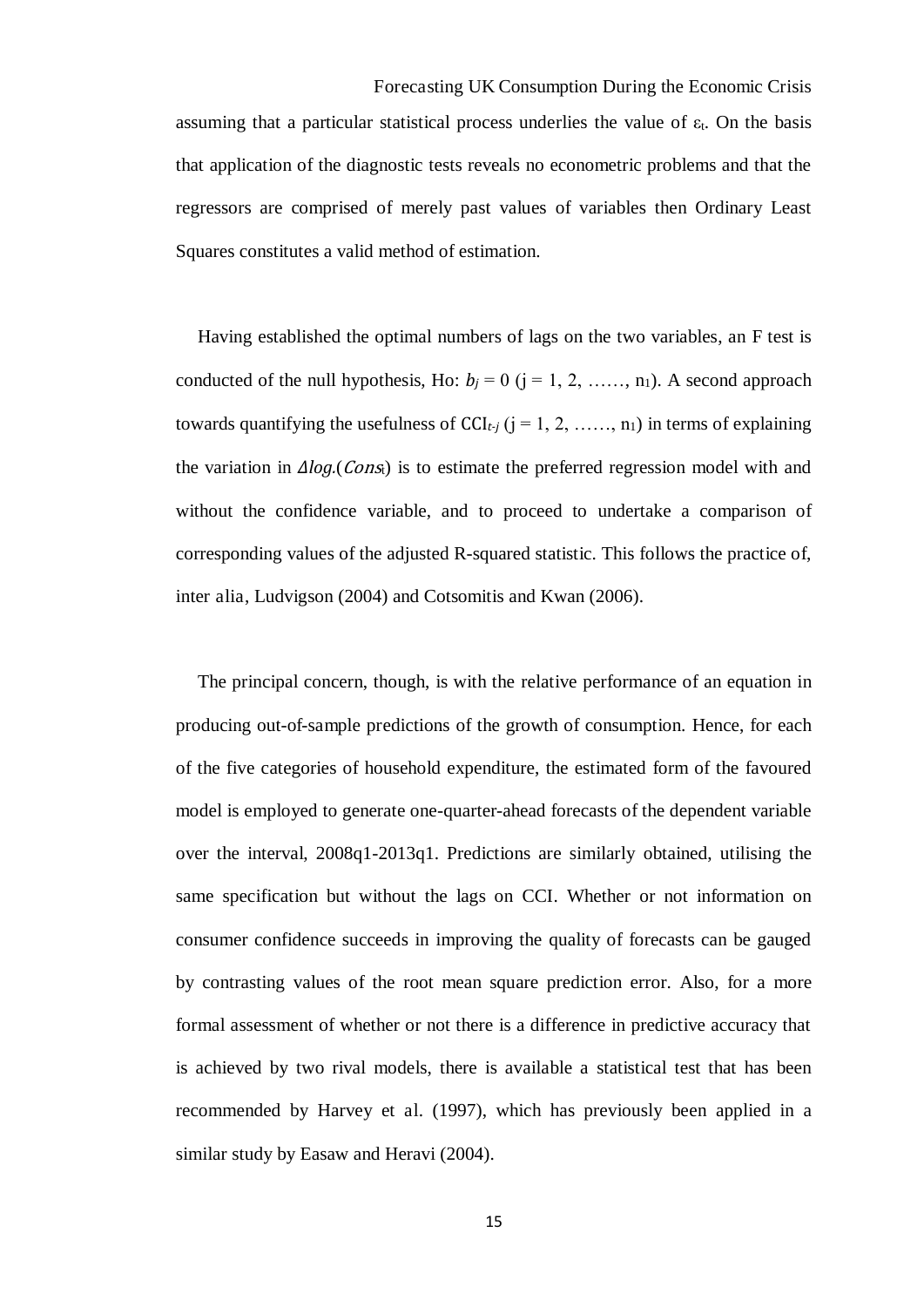In the context of producing one-step-ahead forecasts, the application of the test that was proposed by Harvey et al. (1997) requires calculation of the value of a statistic,  $S_1^* = S_1 \sqrt{(n-1)/n}$ , where n denotes the number of predictions and  $S_1$  is formed by dividing the mean of the difference in the corresponding squared forecast errors  $(\bar{d})$  by the associated standard error  $(s.e. (\bar{d}))$ . Subsequently, the computed value of  $S_1^*$  is contrasted with a critical value that is extracted from the table of the t distribution, which is attached to  $v = n - 1$  degrees of freedom.<sup>18</sup>

#### Empirical Results

Table 2, below, shows the results which are achieved from having applied Ordinary Least Squares estimation to the optimal form of equation (9) for each of the five consumption variables. The regression function is estimated both including and omitting the past values of CCI. The table indicates the change in the value of the adjusted R-squared statistic as a consequence of allowing lags on the sentiment measure to enter the model. Additionally, it reports the outcome of an exclusion F test which is performed in conjunction with  $CCI_{t-1}$  (j = 1, 2, …, n<sub>1</sub>). Finally, in order to confirm that the dynamics of each specification are acceptable, there are presented values of the Breusch-Godfrey statistic, along with the corresponding marginal levels of significance.

Table 2

 $\overline{a}$ 

The entries in the first two columns of Table 2 reveal that, for both total consumption expenditure and household spending on services, none of the four lags

<sup>&</sup>lt;sup>18</sup> The design of  $S_1$  is such that a positive value signifies that, on average, the equation which includes the confidence indicator yields more accurate predictions.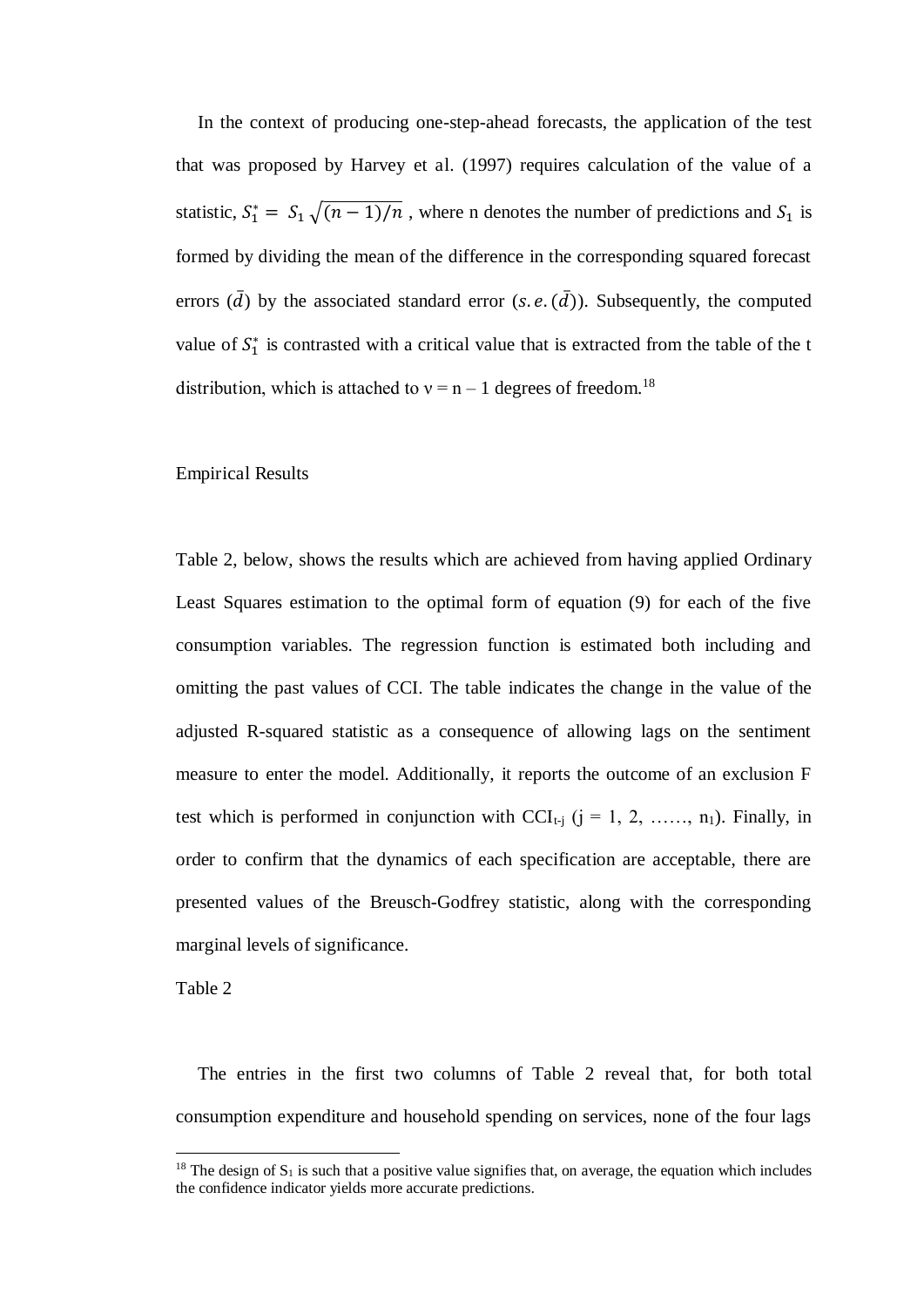Forecasting UK Consumption During the Economic Crisis on the two variables have been excluded from the general equation. In contrast, the specification for expenditure on semi-durable goods is the most concise that is admissible. Finally, the equations for spending on durable and non-durable goods require the presence of only one lag on the dependent variable, while accommodating two and three lags, respectively, on CCI.

Regarding the third column, it is apparent that, for each type of household expenditure, the value of the adjusted R-squared statistic is enhanced by the inclusion of lags on CCI in the respective equation. It is evident that the greatest gains are registered for consumer spending in aggregate and on durable goods, alone. Indeed, the probability values corresponding to the exclusion tests testify that it is only for these two types of consumption that the increase is significant at the five per cent level.

Thus, the conclusion that can be reached from the within-sample exercise that has been performed is that consumer confidence constitutes a contributing factor towards the short-run behaviour of at least some forms of household expenditure in the UK. However, a more worthwhile assessment of the relevance of consumer sentiment is derived from generating out-of-sample predictions of the five consumption variables. In particular, in this study, the objective is to examine whether or not information on recent movements in CCI is capable of increasing the accuracy of forecasts of the growth of different types of consumption over the period of economic downturn (2008q1-2013q1).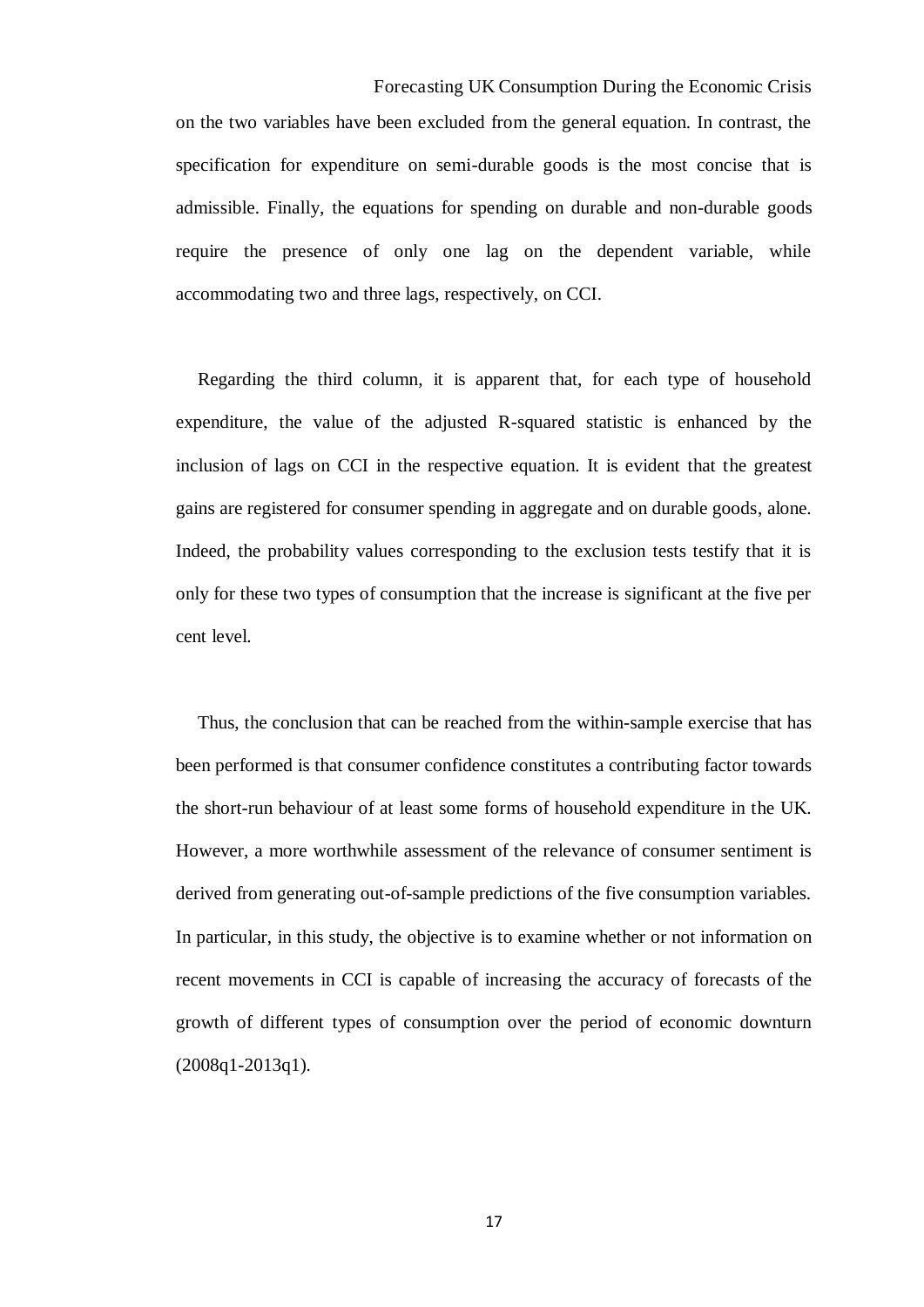For each consumption variable, one-quarter-ahead predictions are produced using two different sample regression functions, namely, the estimated versions of equation (9), including and excluding the lags on CCI. For the purpose of obtaining the twenty-one forecasts, a preference is exhibited for relying upon models that have been estimated over a fixed interval, 1986q2-2007q4. The adoption of a recursive approach is rejected on account of concern over the possible distortion to estimates of parameters emanating from the Labour Government's attempt to bring expenditure on new cars forward (to before the beginning of 2010) through the implementation of a car scrappage incentive scheme.

For each of the five consumption variables and for each of the two forms of equation (9) (i.e., including and excluding the lags on CCI), the value of the root mean square prediction error statistic is calculated. Additionally, for each pair of rival models, the value of the  $S_1^*$  statistic is computed. These results are shown in Table 3.

#### Table 3

Upon comparing the figures which are presented in the first and second columns, it is apparent that the equation which accommodates CCI yields superior forecasts in three out of five cases. Regarding the final column, each of the computed values of the S<sub>1</sub><sup>\*</sup> statistic should be contrasted with a critical value corresponding to a t<sub>v</sub> = 20 distribution. On the basis that  $t_{\alpha/2} = 0.05$ ,  $v = 20 = 1.725$ , two significant results are achieved. For both expenditure on semi-durable goods and (especially) consumption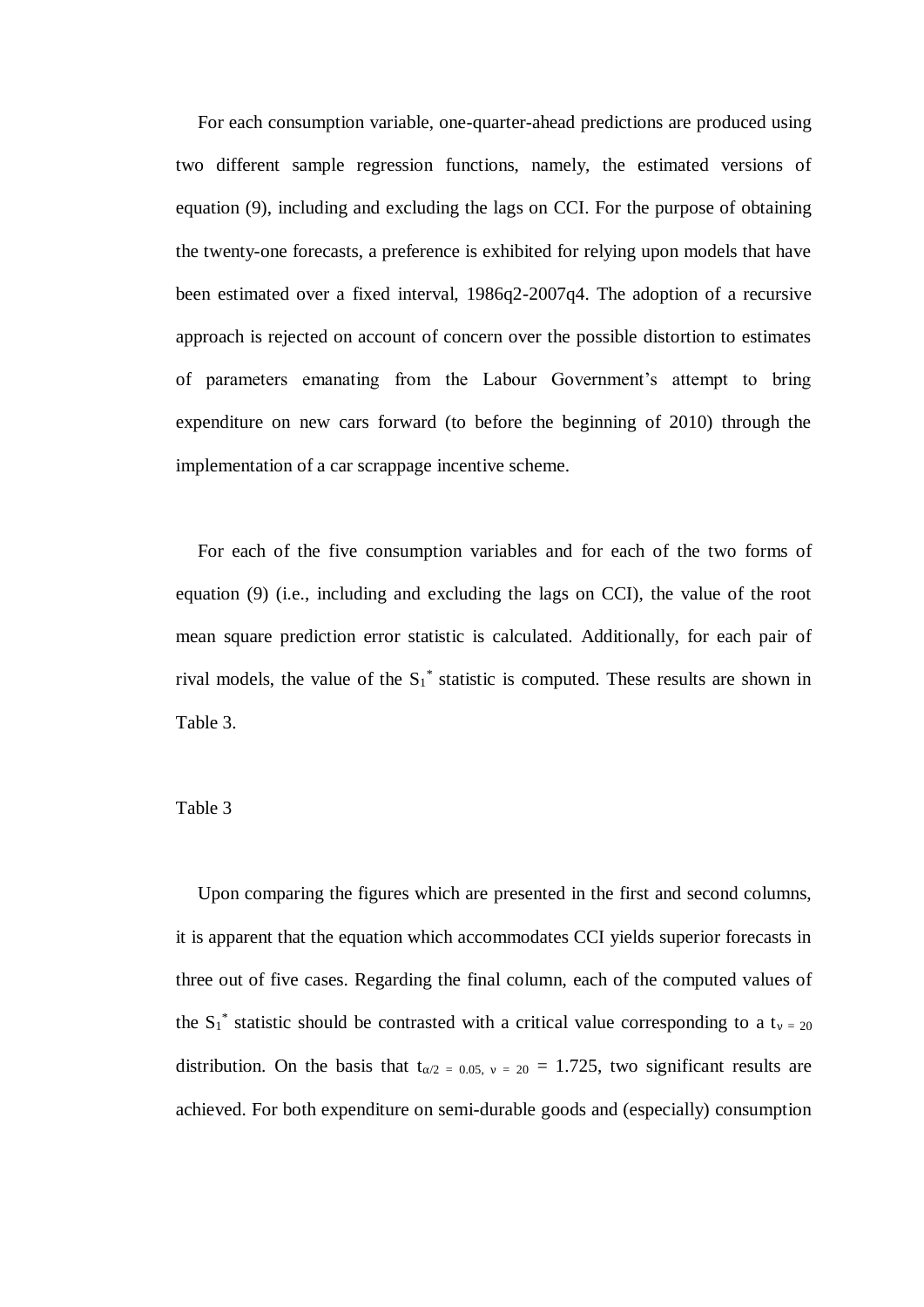Forecasting UK Consumption During the Economic Crisis of non-durable goods, the evidence suggests that, by consulting data on consumer sentiment, decidedly improved predictions can be obtained.<sup>19</sup>

Finally, within this sub-section, it should be mentioned that, as a means of checking on the robustness of the results, the statistical analysis is repeated in conjunction with an augmented version of equation (9). More specifically, the regression function is extended to include as explanatory variables four quarterly lags on each of the first-difference of the logarithm of real household disposable income, the change in the percentage rate of unemployment, and the change in the three-month Treasury bill yield. It should be emphasised that, in implementing the empirical methodology that was outlined in the previous sub-section, the four lags on the additional variables remain ever present in the model. The broad findings to emerge are the same as earlier, i.e., reference to data on CCI significantly improves the accuracy of the forecasts only for expenditure on semi-durable and non-durable goods. Interestingly, for each of the five types of household spending, the value of the root mean square prediction error increases when permitting a greater number of control variables to accompany lags on sentiment, which could be construed as support for adopting the principle of parsimony. $^{20}$ 

#### Alternative Measures of Consumer Confidence

l,

The results which were produced and subsequently displayed in Table 3 indicate that allowing data on CCI to enter the analysis enables the accuracy of forecasts of the growth of certain types of consumption expenditure to be enhanced. As has been

<sup>&</sup>lt;sup>19</sup> It would seem, then, that, in general, the findings from the within-sample analysis are not a reliable guide to post-sample predictive performance.

 $\frac{20}{20}$  Detailed results can be obtained on request from the corresponding author.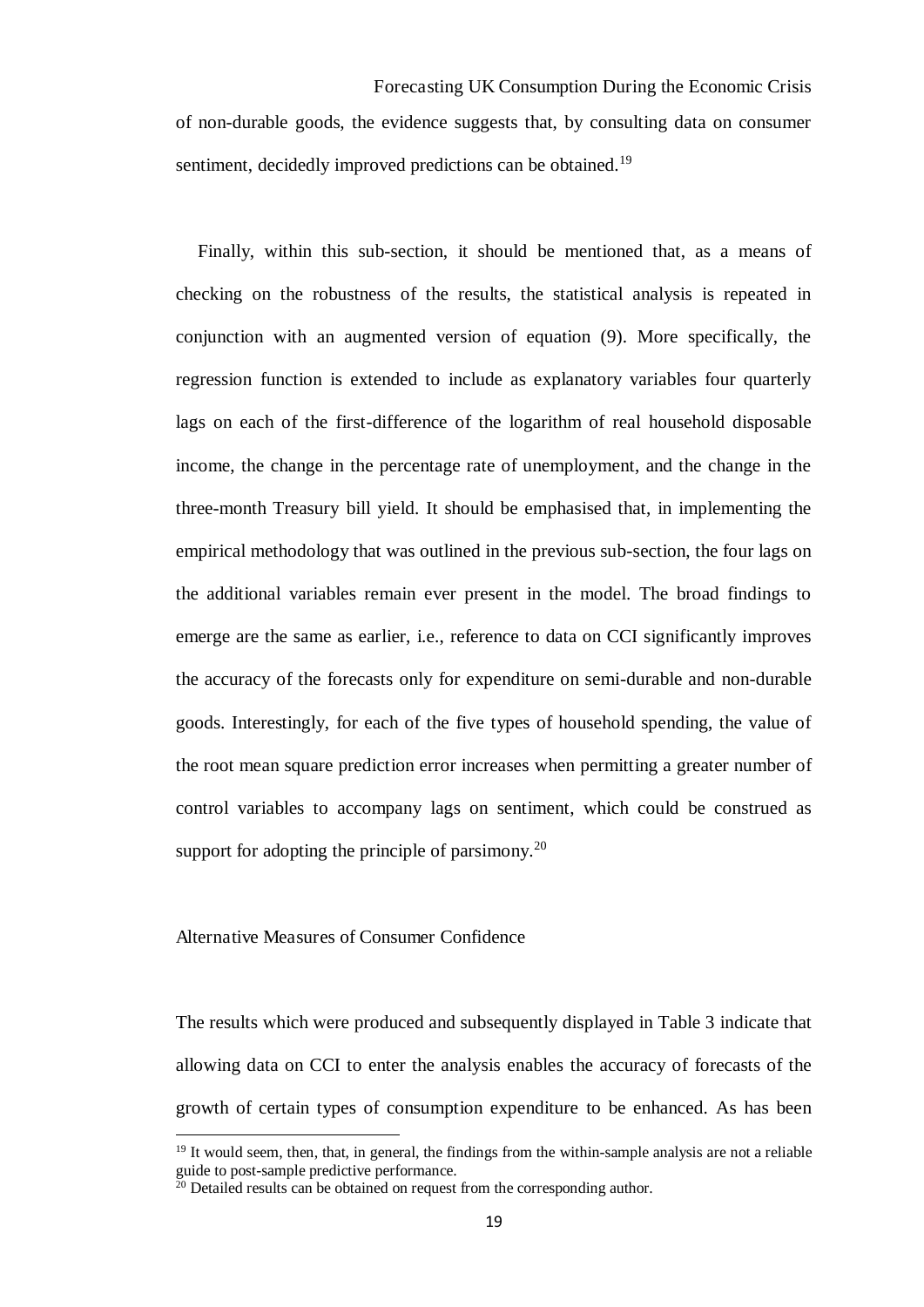mentioned earlier in this paper, a monthly value of the aggregate measure of consumer confidence is based upon answers to four forward-looking questions. For two reasons, there may be a preference for excluding Question 11 from the calculation. First, from the application of unit root tests which are performed at a conventional level of significance, it is possible to infer that the time series relating to Question 11 is non-stationary.<sup>21</sup> Second, in contrast to the other three questions, a common answer may have different implications for the subsequent behaviour of household spending. For example, the intention to save money over the following twelve months may be derived from a precautionary motive, i.e., the accumulation of funds in order to offset (anticipated) future falls in income. In such a case, a commitment towards savings would be combined with a contraction of expenditure. Alternatively, a positive approach towards savings may originate from an optimistic outlook with respect to income growth, which permits simultaneously an increase in consumption.

Consequently, the decision is taken to proceed by conducting analysis in conjunction with a modified measure of consumer confidence. More specifically, CCI\* is achieved by calculating an arithmetic mean of the percentage balances corresponding to merely questions 2, 4 and 7. The same empirical methodology is implemented as was outlined in the first sub-section, but with CCI<sup>\*</sup> replacing CCI in equation (9). For the reason of brevity, only the post-sample results are presented in this paper (in Table 4). Corresponding to Table 2, values of relevant statistics and associated probability values are available on request from the nominated author.

<sup>&</sup>lt;sup>21</sup> Both augmented Dickey-Fuller and Dickey-Fuller Generalised Least Squares tests are undertaken. The computed values of the test statistics are -1.3831 and -1.0478, respectively, which are considerably greater than the corresponding ten per cent critical values. For each of the other three questions, the evidence is sufficiently strong to be able to refute the notion that the associated series is non-stationary.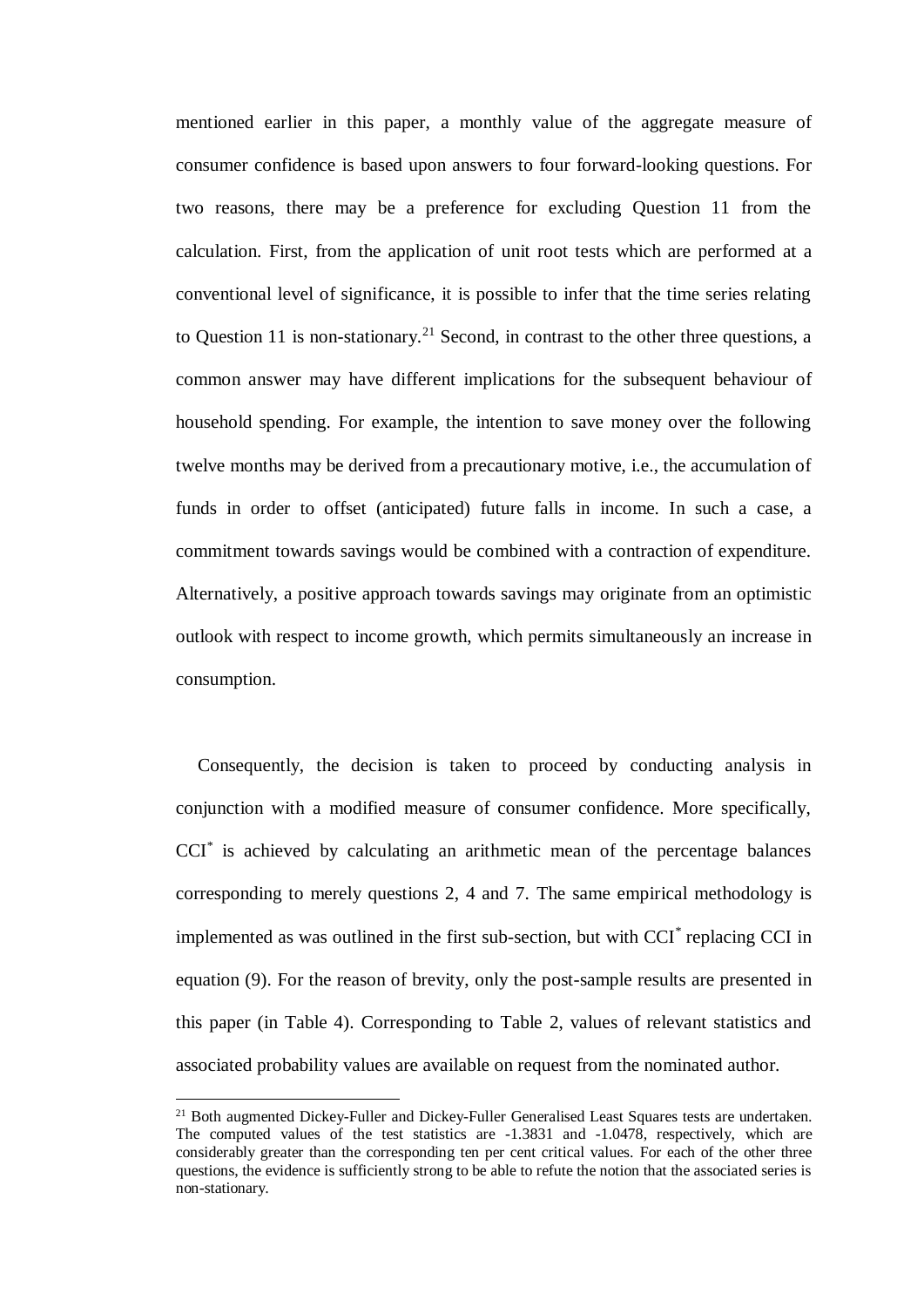Table 4

 $\overline{a}$ 

A study of Table 4 reveals that, as a consequence of CCI\* replacing CCI, the dynamic specification of equation (9) alters for both expenditure in total and spending on non-durable goods. Coincidentally, the figures in the final column indicate that only for these two forms of consumption is the computed value of  $S_1^*$ significant at a conventional level. However, perhaps the most interesting finding is that, for every one of the five forms of household expenditure, with the exception of spending on durable goods, recourse to the data on CCI<sup>\*</sup> helps to produce a smaller value of the root mean square prediction error than when making use of CCI.<sup>22</sup>

An attempt is now made to achieve further advancements in predicting the growth of different types of household expenditure by virtue of involving data that are derived from a question which features within the EU Consumer Survey but does not contribute towards the aggregate measure (CCI). From two perspectives, it is appealing to exploit the information that is gathered from responses to Question 3. First, typically, the forecasts which have been produced over the interval, 2008q1- 2013q1, fail to capture the full extent of the volatility that is displayed by the respective consumption variable. Hence, there is a desire to include in the analysis the question which is associated with the largest standard deviation.<sup>23</sup> Second, within the field of cognitive psychology, it has been argued that respondents to surveys exhibit a tendency to be overoptimistic about future economic developments, especially concerning their own personal circumstances. In an award-winning article,

 $^{22}$  This conclusion is based upon a comparison of the figures in the second columns of Table 3 and Table 4.

<sup>&</sup>lt;sup>23</sup> Table 5 contains descriptive statistics pertaining to the twelve questions that contribute towards the EU consumer survey.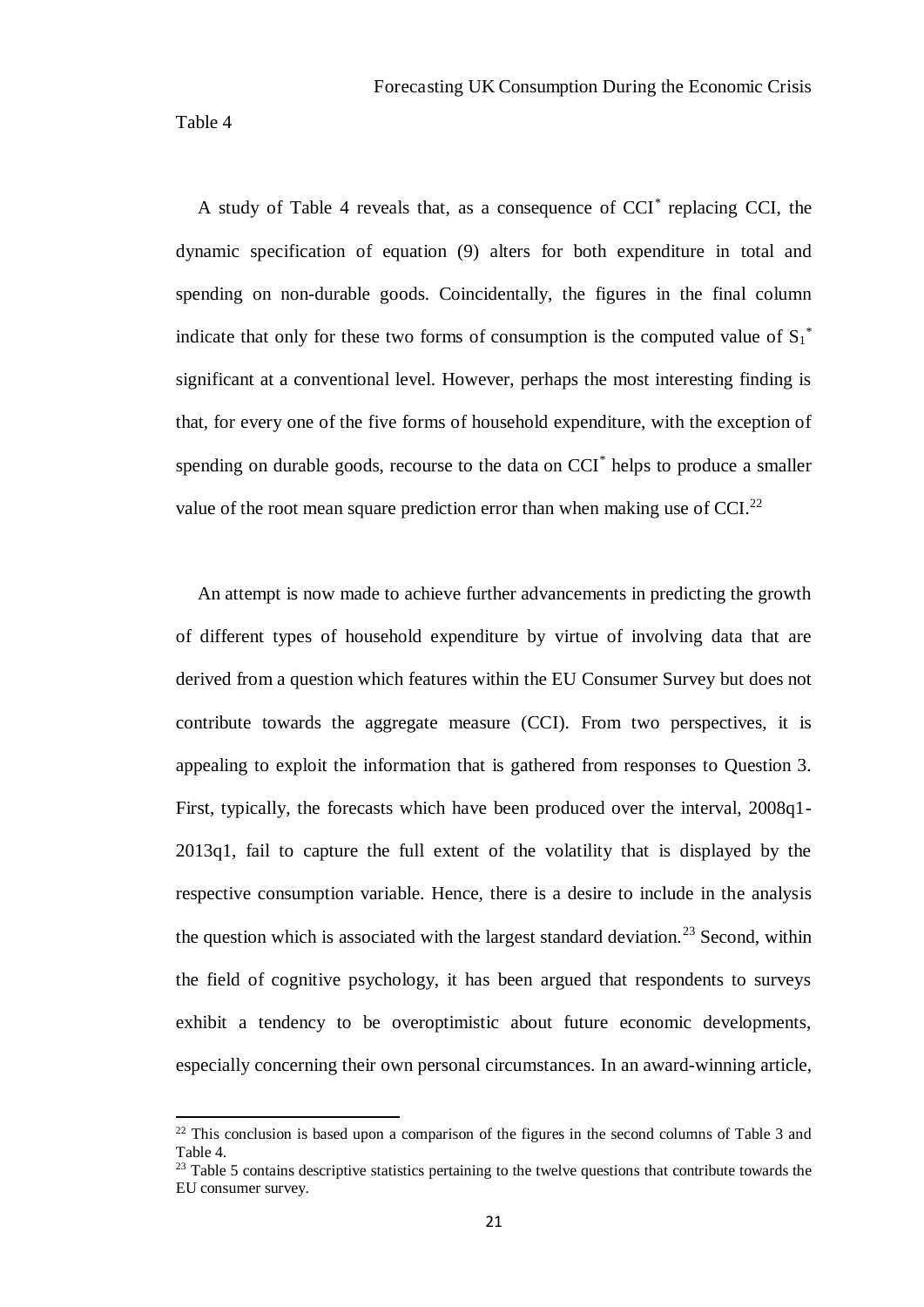Bovi (2009) explains that households produce forecasts by identifying familiar patterns and assuming that these will be repeated in the future, sometimes without sufficient justification.<sup>24</sup> Also, it is maintained that individuals have an illusion of control, resulting in the personal success probability being higher than the corresponding objective probability. The combination of these two factors offers encouragement to rely upon information that is garnered from a backward-looking question relating to the general economic situation.<sup>25</sup>

#### Table 5

Consequently, a new confidence variable  $(CCI<sup>+</sup>)$  is created by calculating the arithmetic average of the balances corresponding to questions 2, 4, 7 and 3, which feature in the EU survey. The same methodology is applied as was outlined in the first sub-section to establish an acceptable parsimonious specification for describing each form of consumption expenditure. The results of the within-sample analysis can be obtained from the corresponding author, while Table 6 enables a comparison of the predictive accuracy of the respective sample regression functions, including and excluding CCI<sup>+</sup>.

#### Table 6

 $\overline{a}$ 

Consideration of Table 6 reveals that, in relation to total consumption expenditure, with CCI<sup>+</sup> fulfilling the role of the sentiment measure, the dynamics of

<sup>&</sup>lt;sup>24</sup> The term which Bovi deems to be apt is "irrational exuberance".

<sup>&</sup>lt;sup>25</sup> However, it should be respected that, in the aforementioned paper by Bovi, it is also contended that lay-people are systematically over-critical in assessing past economic events, which stems from the media attaching a greater weight to negative news.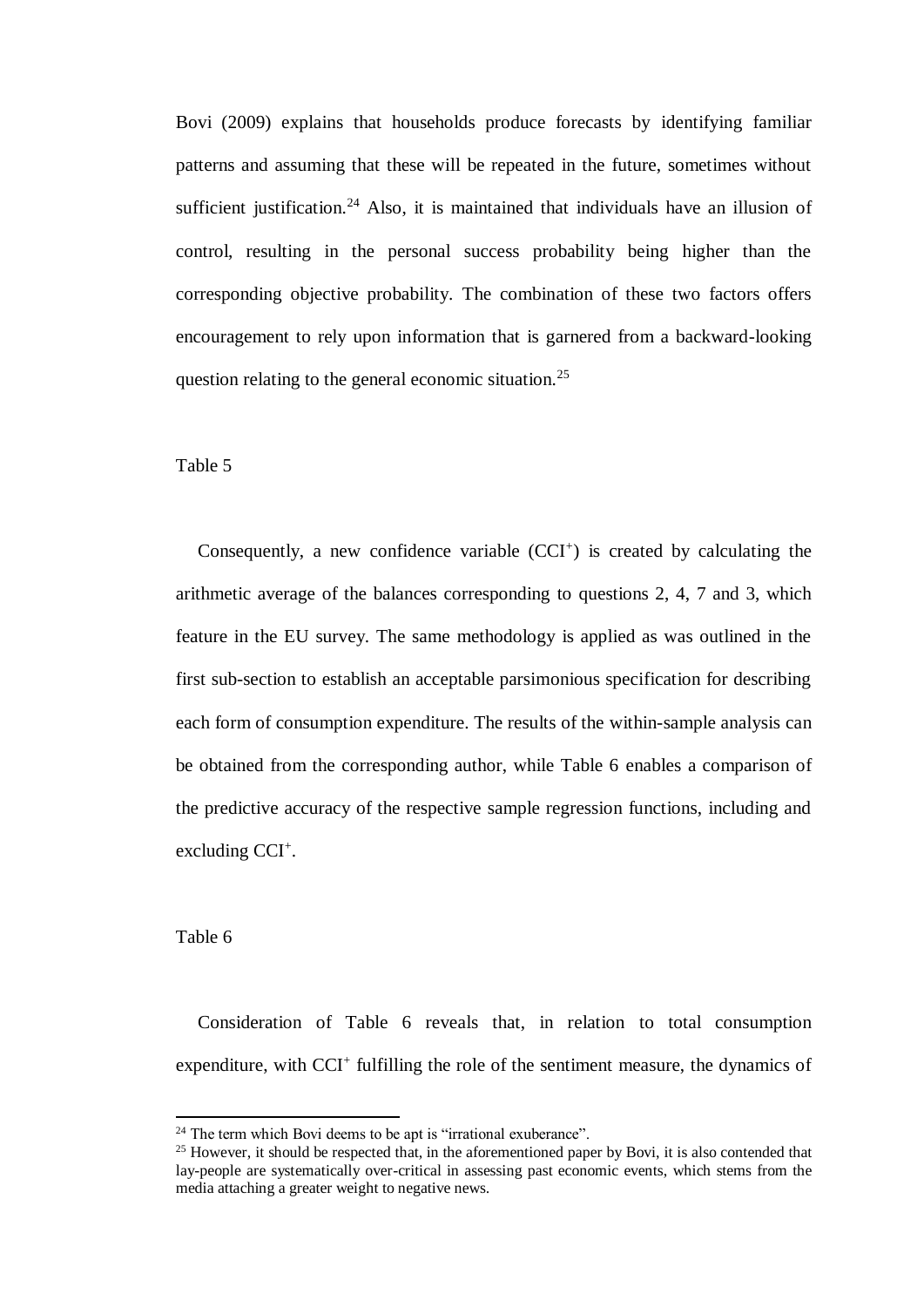Forecasting UK Consumption During the Economic Crisis equation (9) have altered yet again. In particular, there is now no requirement for lags on the dependent variable to enter the model. A study of the final column indicates that as many as three values of  $S_1^*$  are significant at a conventional level. Additionally, upon comparing the values of the root mean square prediction error statistic which are contained in the second columns of Table 3 and Table 6, it is apparent that, in four cases out of five, CCI<sup>+</sup> succeeds in generating more accurate forecasts than CCI. However, when contrasting the values which are presented in the second columns of Table 4 and Table 6, it is evident that CCI<sup>+</sup> does not enjoy such dominance over CCI\* .

#### Excluding Purchases of Vehicles

On the basis of the post-sample results which have been reported earlier in this section, it is possible to conclude that, over the period of economic crisis in the UK, 2008-2013, one-period-ahead predictions of the quarterly growth of household expenditure on semi-durable goods and non-durable goods would have been significantly enhanced by utilising data on the headline measure of consumer confidence (CCI). Moreover, by ignoring information pertaining to Question 11, a further general improvement could have been recorded in the quality of forecasts. Finally, although a psychological argument exists for permitting the balances corresponding to Question 3 to contribute towards an indicator of consumer sentiment, a comparative study of values of root mean square error statistics suggested that this form of an extension would not have proved to be especially fruitful.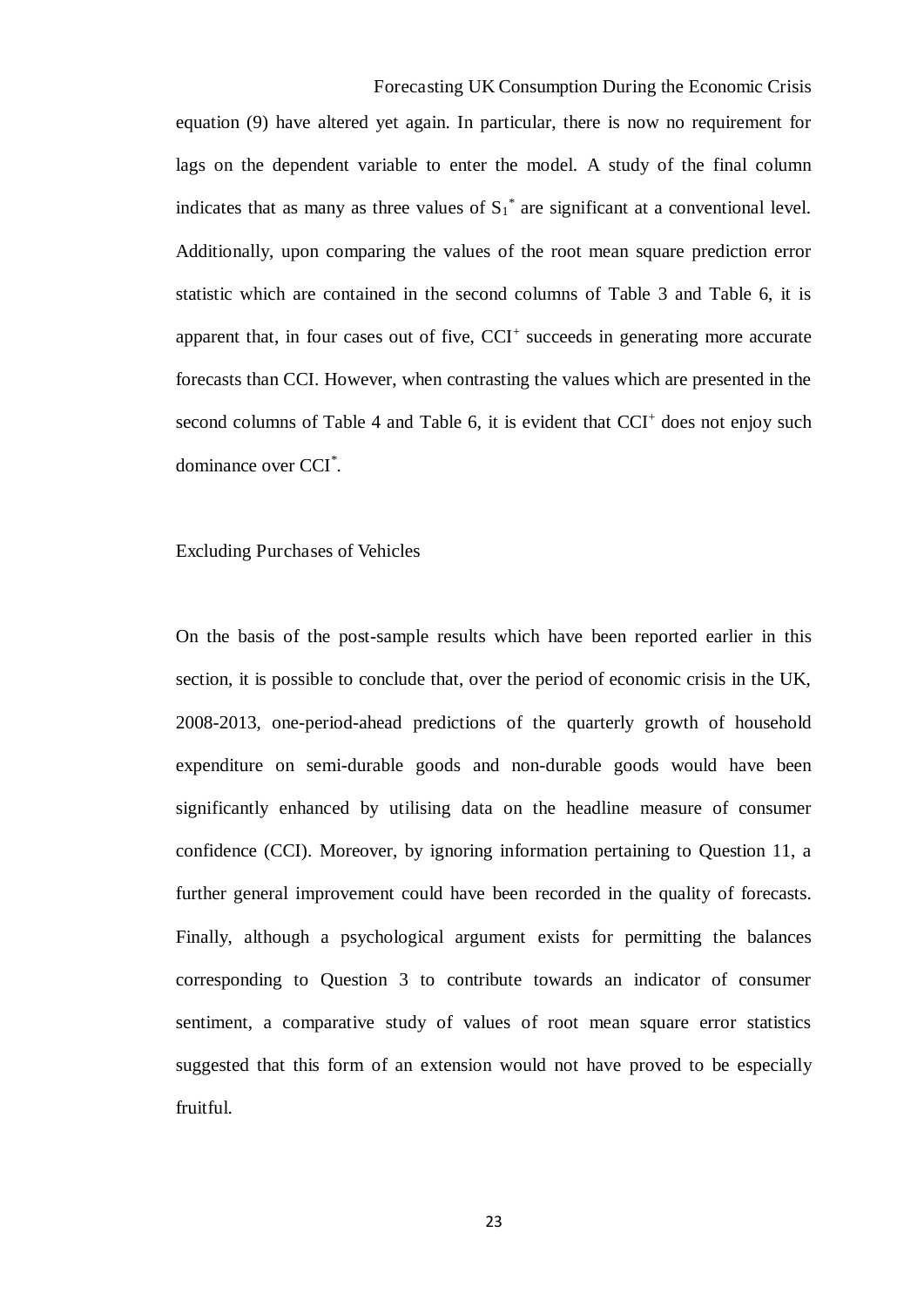Consequently, governed by the earlier statistical findings, the recommendation is made that a measure of consumer confidence be permitted at least partial responsibility for producing forecasts of the growth of different types of household expenditure. Moreover, there is a preference for relying upon CCI<sup>\*</sup>, rather than CCI or CCI<sup>+</sup>. However, from consideration of the results of the preceding empirical analysis, it would appear that there are still some key issues which remain to be resolved. For example, it is possible to observe that, irrespective of whether CCI, CCI<sup>\*</sup> or CCI<sup>+</sup> has operated as the indicator of consumer confidence, in the context of predicting the growth of spending on durable goods, a simple first-order autoregressive model has always achieved superiority. Evidence will be presented below to demonstrate that the failure of a consumer confidence variable to be seen to be of benefit for the purpose of forecasting this category of expenditure growth is attributable to the temporal reallocation of purchases of vehicles over 2009-2010 which was stimulated by the Labour Government's car scrappage initiative.

In order to be able to undertake a fairer assessment of the usefulness of EU survey data for prediction, a new consumption variable is formed by subtracting purchases of vehicles from expenditure on durable goods.<sup>26</sup> With each of CCI, CCI<sup>\*</sup> and CCI<sup>+</sup>, in turn, operating as the indicator of consumer confidence, the familiar withinsample analysis is conducted for the purpose of obtaining a parsimonious equation to characterise the growth of this more specific type of spending. The subsequent findings are not explicitly shown in this paper, yet are available on request. In contrast to the results which were obtained for expenditure on all types of durable

<sup>&</sup>lt;sup>26</sup> Quarterly, seasonally-adjusted, constant-price data on the purchases of vehicles were downloaded from the website of the Office for National Statistics in December 2013. The codename that is given to the series is TMMI. For the period under consideration (1985q1-2013q1), on average, the acquisition of vehicles constitutes 53.75 per cent of expenditure on durable goods.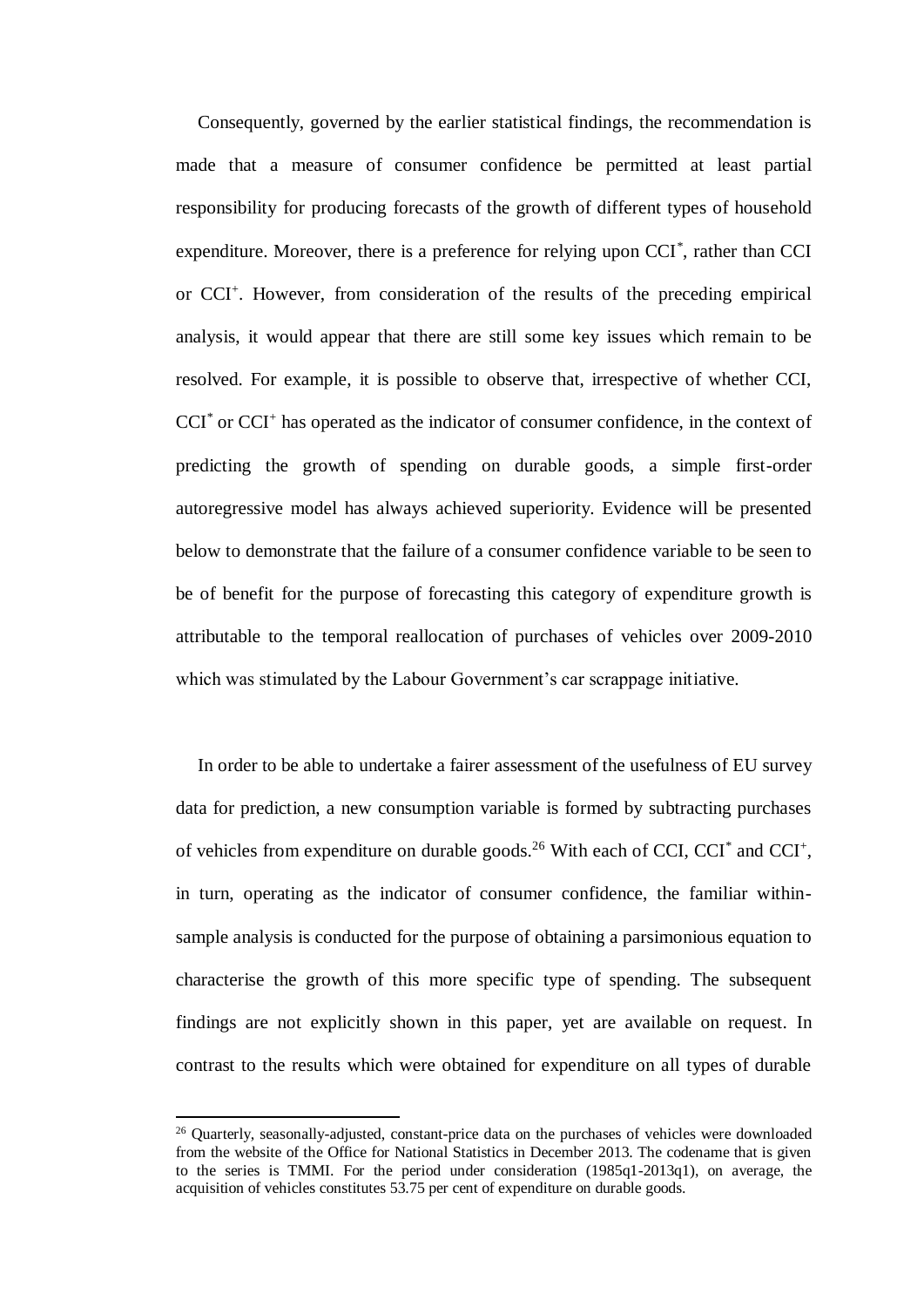Forecasting UK Consumption During the Economic Crisis goods, in all three instances, the computed value of the Wald F statistic lacks significance at the ten per cent level. Also, for each form of confidence measure, the implementation of the general-to-specific methodology delivers a regression function which includes two lags on each of the dependent and sentiment variables.

Table 7, below, allows a comparison to be performed of the post-sample capabilities of the three measures of consumer confidence in respect of the growth of consumption expenditure on durable goods less vehicles. It can be seen that, at the five per cent level, each of the regression equations which accommodates a sentiment variable yields significantly more accurate forecasts than a second-order autoregressive model. The smallest root mean square prediction error is associated with the function which incorporates lagged values of CCI<sup>+</sup>. However, it is apparent that the specification which features CCI<sup>\*</sup> also outscores the equation including CCI.

Table 7

#### Review of Results

Table 8, which is presented below, enables a comparison to be undertaken of the predictive accuracy of the regression models which have been constructed and estimated in this section of the paper.

Table 8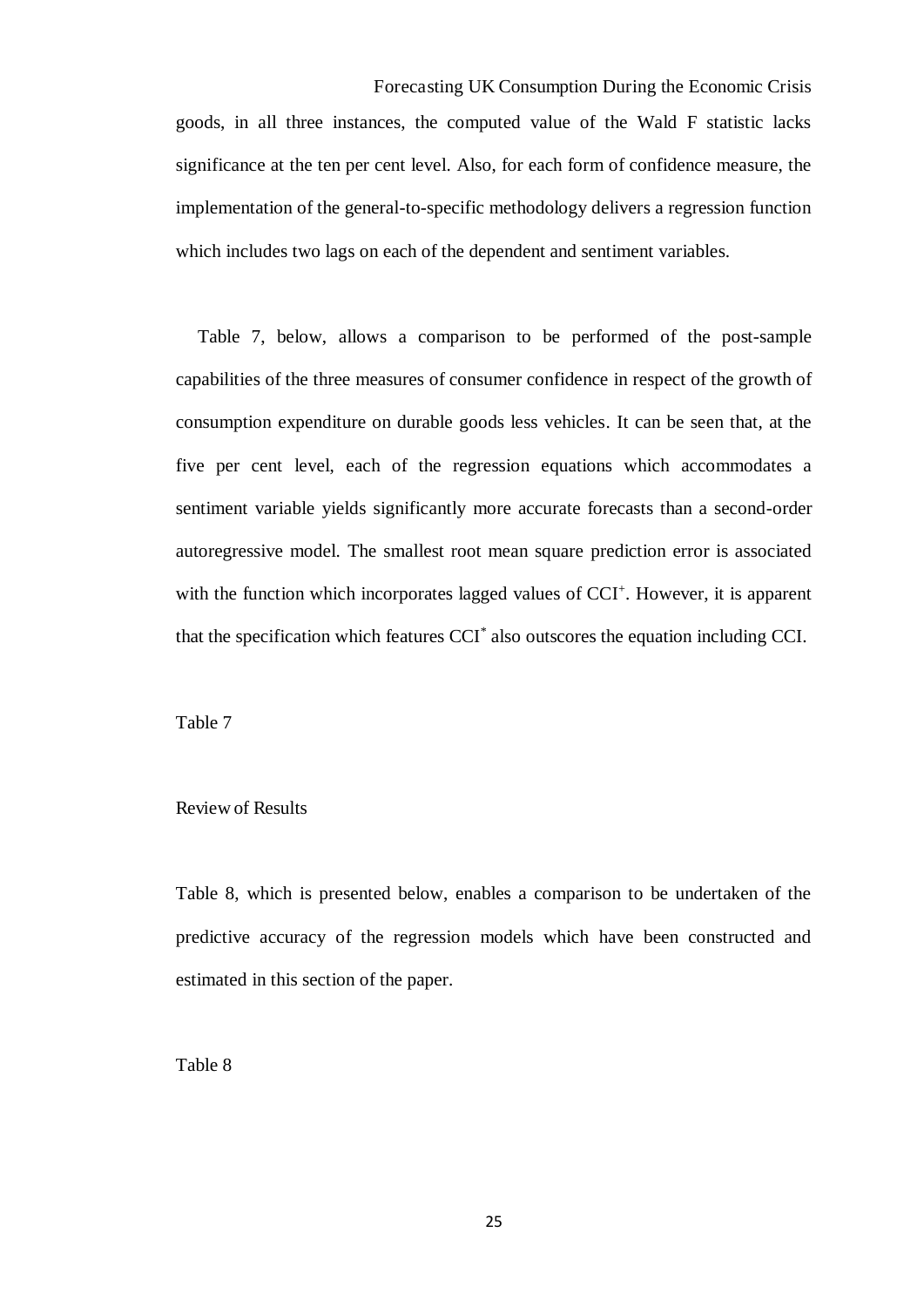The results show that, following the replacement in the analysis of aggregate spending on durable goods by the refined consumption variable, for each category of household expenditure, a benefit is received from the inclusion of lags on a measure of consumer sentiment in the econometric function. In absolute terms, the greatest gain is for spending on durable goods less purchases of vehicles, while, for the consumption of services, any reduction in the root mean square error appears negligible. An equation which contains  $CCI<sup>*</sup>$  or  $CCI<sup>+</sup>$  always improves upon the model which incorporates CCI. Although, for total consumption expenditure, the optimal specification features lags on CCI\* , for each of the more specific aspects of consumption, past information on CCI<sup>+</sup> is at least as useful.

It would seem, then, that the question which is raised in the title of this paper can be answered in the affirmative. However, in order to assess whether or not the results which have been obtained are period specific, the empirical analysis is now repeated, adopting as an estimation period, 1986q2-2002q3, and a forecast interval, 2002q4- 2007q4. In comparison to 2008q1-2013q1, there is limited variation in CCI over the new prediction period. In spite of reaching as low as -9.87 in 2003q1, over the subsequent nineteen quarters, the value of the headline confidence indicator ranges merely from -6.00 to 1.00.

For the reason of brevity, not all of the findings are reported that are derived from the sensitivity analysis which is conducted. Indeed, only the summary table which corresponds to Table 8 is shown below (Table 9). However, all of the detailed results are available upon request from the corresponding author.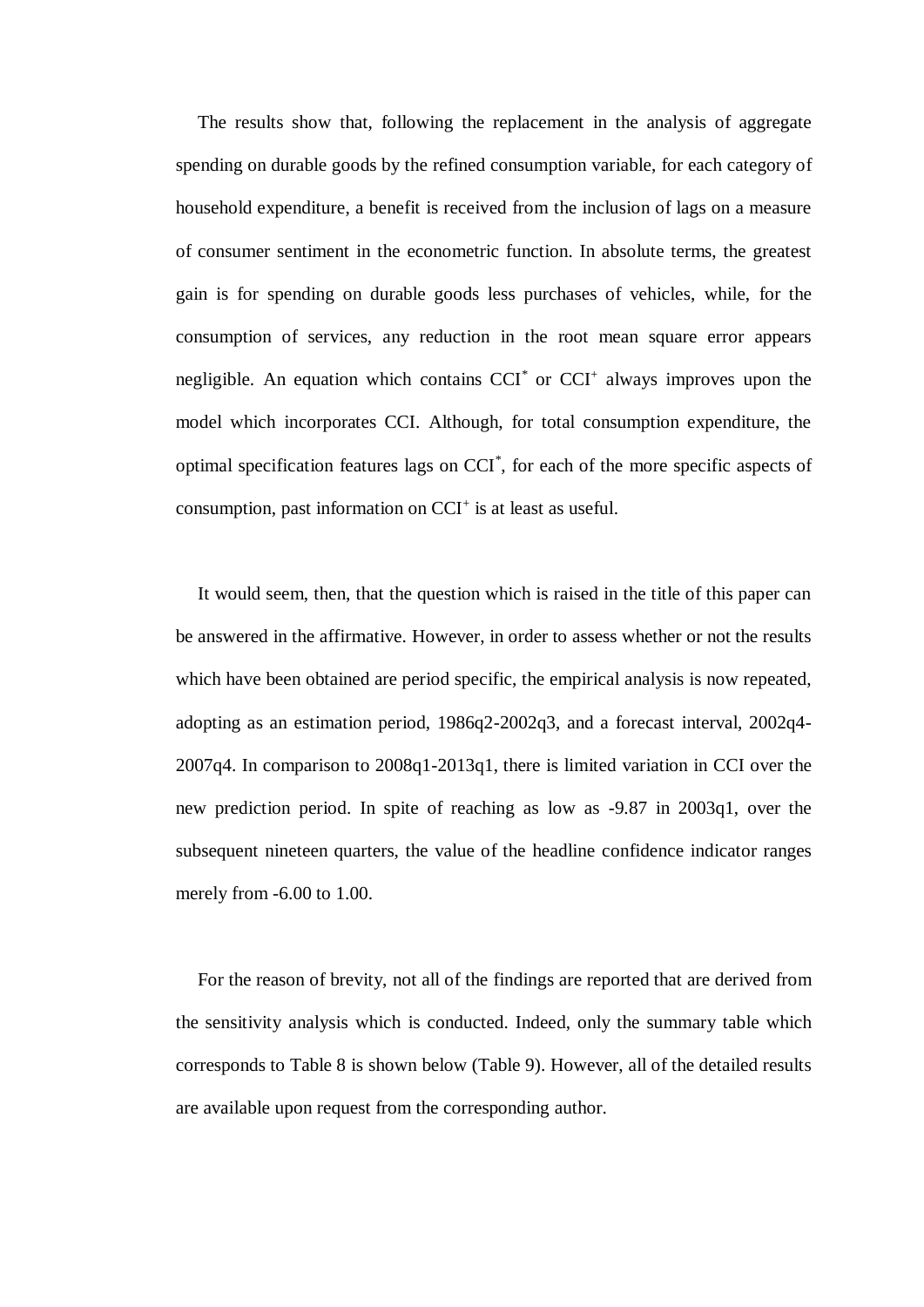Table 9

The values of the root mean square prediction error statistics which are contained in Table 9 indicate that for none of the types of household expenditure is the overall accuracy of the twenty-one forecasts enhanced by accommodating within a regression function a measure of consumer confidence. Indeed, for both spending in total and on semi-durable goods, alone, the optimal model for the purpose of prediction is an equation which accords with the REPIH, i.e., does not incorporate lags on the dependent variable on its right-hand side. With regard to the three sentiment indices, the most favourable comparative results relate to expenditure on each of non-durable goods and services. However, for these two categories of consumption, it is merely the case that recourse to historical data on consumer confidence does not succeed in reducing the general quality of the forecasts.

#### **V. Summary and Conclusions**

This paper can be regarded as addressing three main issues. First, with reference to the recent period of economic crisis in the UK, it investigates whether or not the additional reliance upon data on the European Commission's aggregate measure of consumer confidence serves to increase the overall accuracy of predictions of the quarterly growth of different types of household expenditure. Second, an analysis is undertaken for the purpose of assessing whether or not refinements which are applied to CCI succeed in delivering forecasts which are of a superior quality. Finally, consideration is given to whether or not the empirical findings have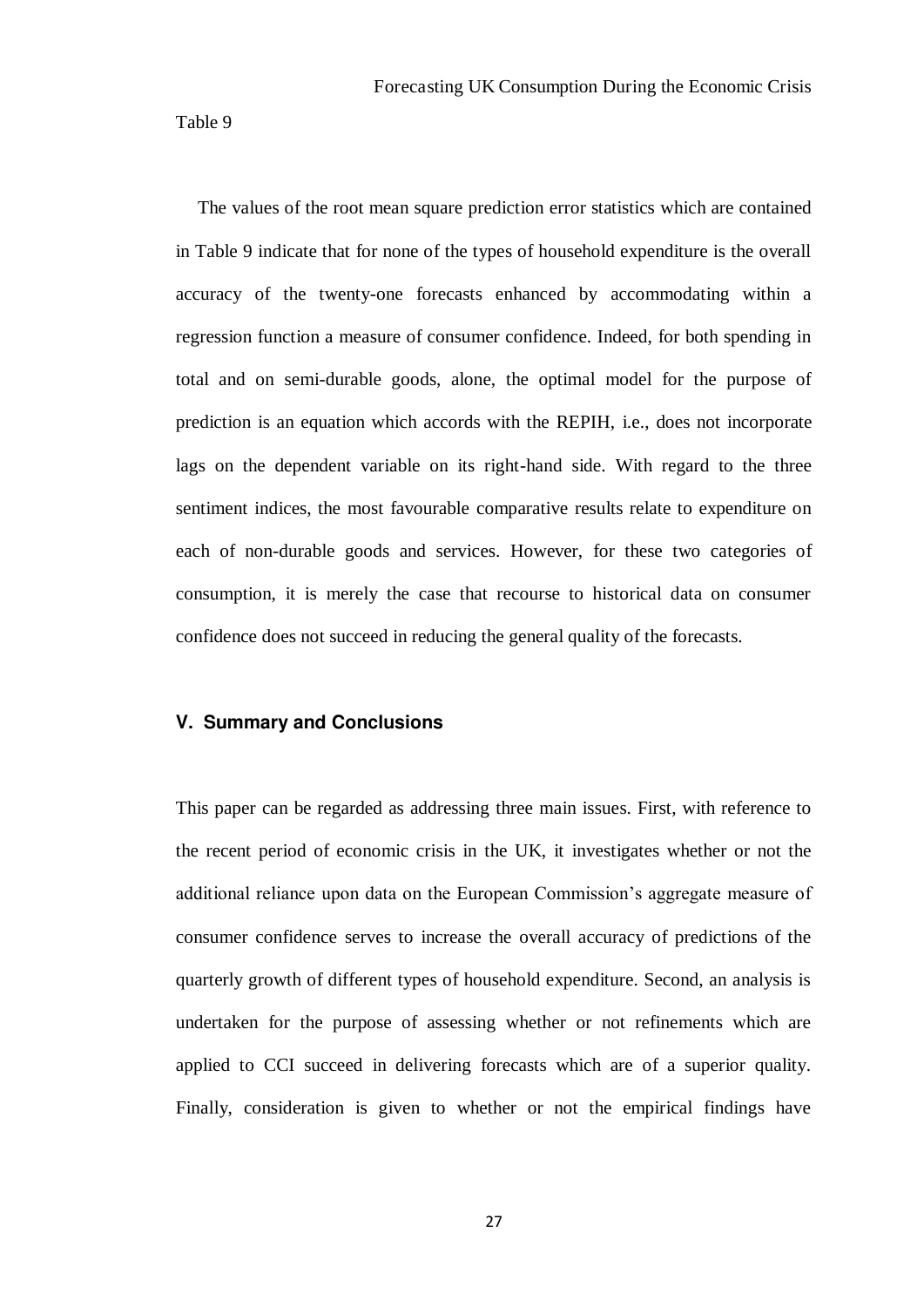extension to an earlier prediction period of the same length, which did not feature a substantial downturn in economic activity.

On the basis of the results that have been presented in the previous section of the paper, it is possible to conclude that access to data on the EU's aggregate measure of consumer confidence would generally have improved predictions of the growth of UK household expenditure over the interval, 2008-2013. Moreover, refined versions of CCI would have enabled even greater accuracy to have been achieved. However, the usefulness of consumer survey data is possibly restricted to an episode of turbulence, granted that each of CCI, CCI $^*$  and CCI $^+$  was discovered to be of no virtue when forecasting over a relatively stable period for the UK economy, i.e., 2002-2007.

In terms of the chosen form of confidence measure, the investigation which has been conducted in this paper is most closely related to the analyses of Cotsomitis and Kwan (2006), Al-Eyd et al. (2009) and Jonsson and Linden (2009). Each of these earlier studies involved a consideration of data on several countries, one of which was the UK. However, in contrast to the current paper, no disaggregation was attempted of total household expenditure. In general, the findings were seen to be largely negative. Both Cotsomitis and Kwan and Jonsson and Linden generated postsample predictions, which encouraged the conclusion that consumer survey data contained no useful information about the future path of household spending.<sup>27</sup> Conversely, Al-Eyd et al. produced merely within-sample results, which were founded upon quarterly data extending from 1973 to 2005. Within the context of a

<sup>&</sup>lt;sup>27</sup> The forecast intervals were 1999q1-2002q3 (Cotsomitis and Kwan) and 2003q4-2008q2 (Jonsson and Linden).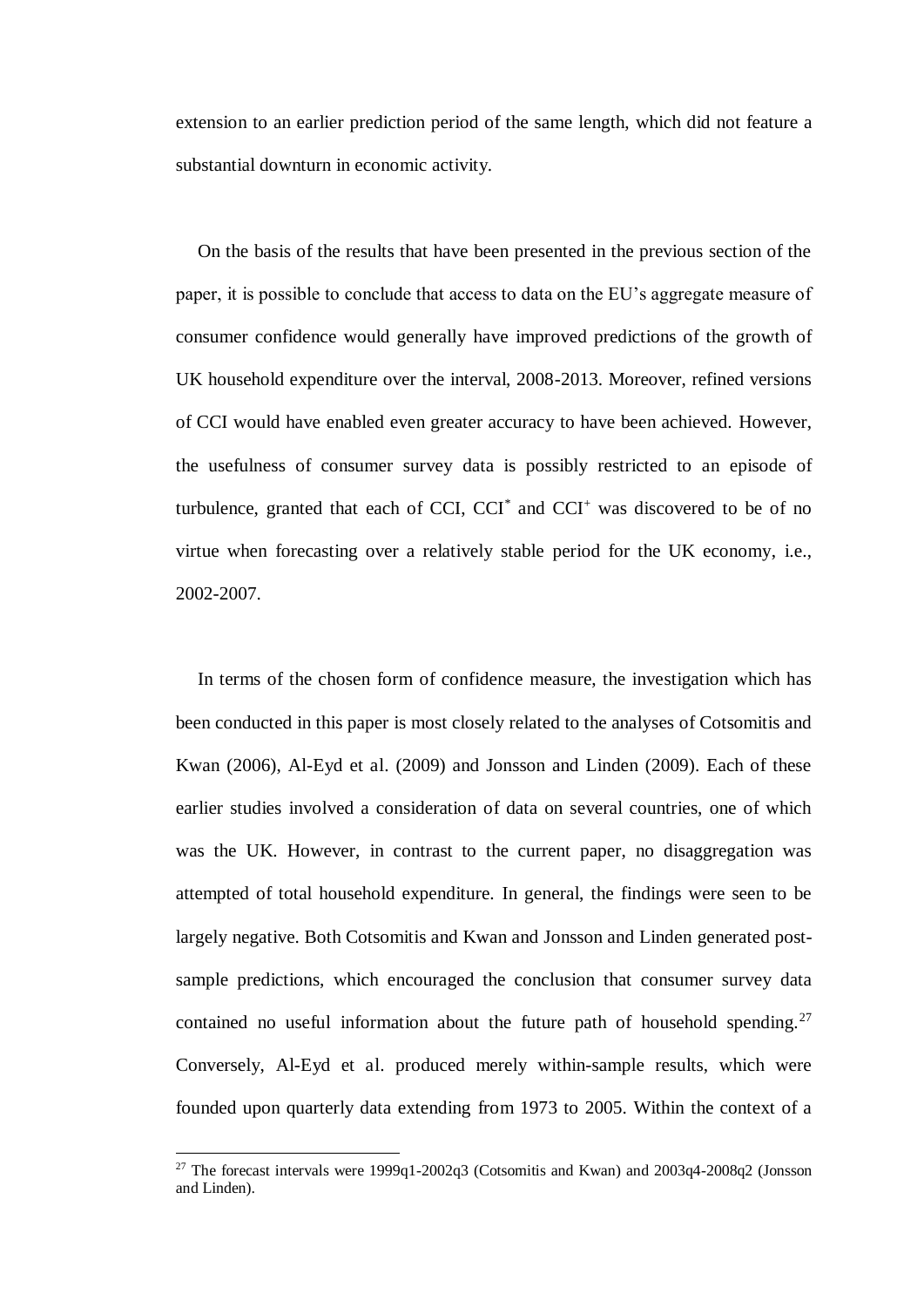Forecasting UK Consumption During the Economic Crisis multivariate autoregressive-moving average specification, exclusion tests were performed in conjunction with the lags on CCI. Following estimation over equallength sub-periods, though, a significant outcome was not forthcoming.

Hence, in terms of the usefulness of sentiment data, the results that have been reported in the current paper appear to be relatively positive. However, if it is accepted that consumer confidence possesses some, but only modest, incremental predictive power then it would seem to be possible to reconcile these with the findings of the earlier studies. First, it will be the case that a significant withinsample relationship fails to deliver a marked improvement in forecast accuracy when the survey data exhibit only limited variability over the post-sample period. Second, when estimation occurs over a short interval, both the number of degrees of freedom and the extent of the fluctuation in the survey variable may be insufficient to enable the inference of Granger-causality to be drawn.

In conclusion, then, the empirical analysis that has been undertaken in the current paper suggests that developments in consumer sentiment do possess independent predictive content. As such, the recommendation of Al-Eyd et al. (2009), that negligible attention be paid to movements in consumer sentiment in deciding upon monetary policy, would not be supported. Moreover, this study has shown that a modest refinement of the headline CCI can produce a general improvement in forecasting performance. Also, it is apparent that for forecasting some categories of household spending, recourse to information on consumer confidence is more beneficial than for others.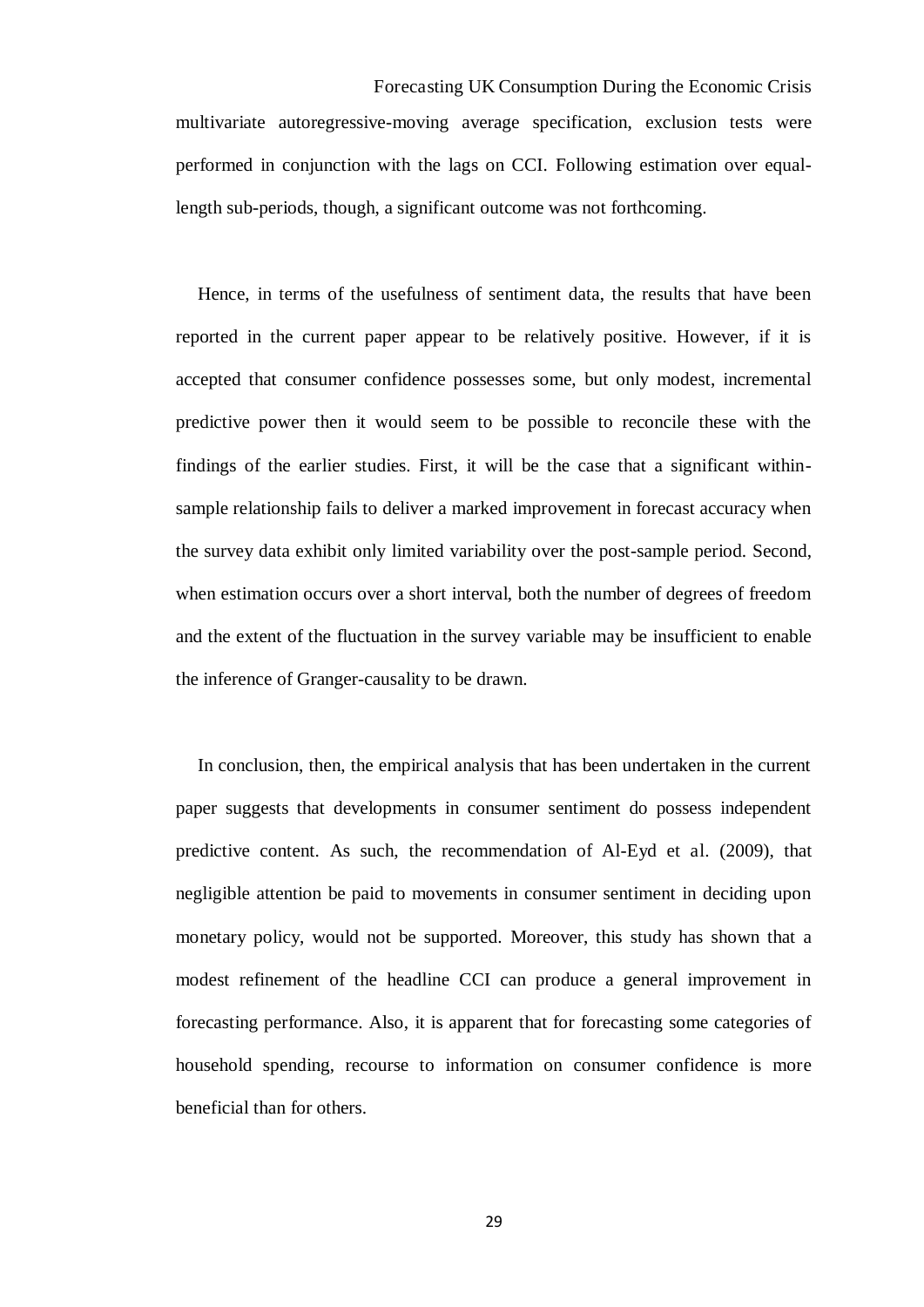#### **References**

- Adrangi, B. and Macri, J. (2011) Consumer confidence and aggregate consumption expenditures in the United States, Review of Economics and Finance, **1**, 1-18.
- Al-Eyd, A., Barrell, R. and Davis, E. (2009) Consumer confidence indices and shortterm forecasting of consumption, The Manchester School, **77**, 96-111.
- Bovi, M. (2009) Economic versus psychological forecasting. Evidence from consumer confidence surveys, Journal of Economic Psychology, **30**, 563-74.
- Bram, J. and Ludvigson, S. (1998) Does consumer confidence forecast household expenditure? A sentiment index horse race, Federal Reserve Bank of New York, Economic Policy Review, **4**, 59-78.
- Carroll, C., Fuhrer, J. and Wilcox, D. (1994) Does consumer sentiment forecast household spending? If so, why? American Economic Review, **84**, 1397- 1408.
- Cotsomitis, J. and Kwan, A. (2006) Can consumer confidence forecast household spending? Evidence from the European Commission business and consumer surveys, Southern Economic Journal, **72**, 597-610.
- Curtin, R. (2007) Consumer sentiment surveys: worldwide review and assessment, Journal of Business Cycle Measurement and Analysis, **3**, 7-42.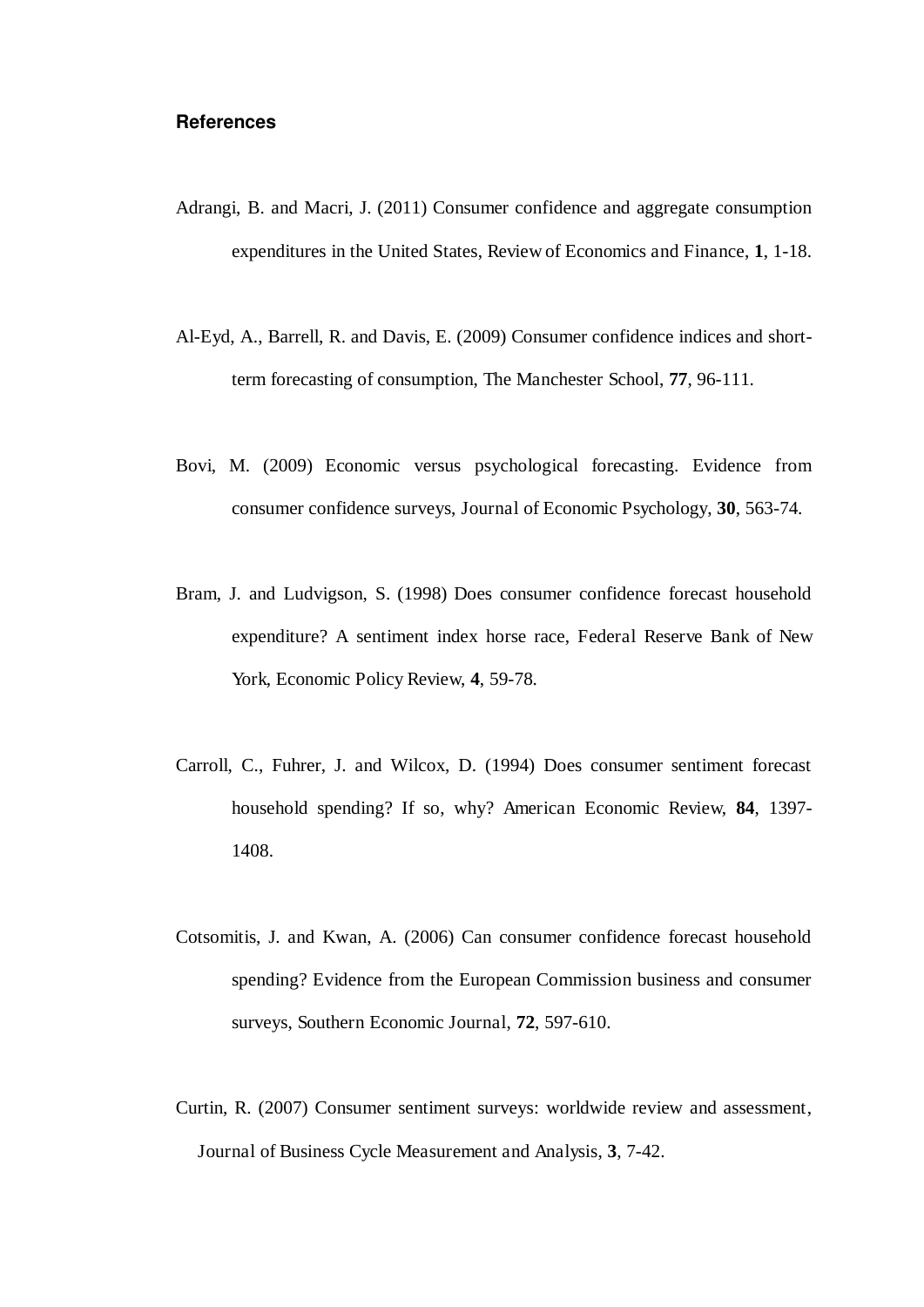- Forecasting UK Consumption During the Economic Crisis Easaw, J. and Heravi, S. (2004) Evaluating consumer sentiments as predictors of UK household consumption behaviour. Are they accurate and useful? International Journal of Forecasting, **20**, 671-81.
- Garner, C. (1991) Forecasting consumer spending: should economists pay attention to consumer confidence surveys? Federal Reserve Bank of Kansas City Economic Review, May/June, 57-71.
- Harvey, D., Leybourne, S. and Newbold, P. (1997) Testing the equality of prediction mean squared errors, International Journal of Forecasting, **13**, 281-91.
- Jonsson, A. and Linden, S. (2009) The quest for the best consumer confidence indicator, European Economy, Economic Papers, 372, Brussels: European Commission, Economic and Financial Affairs.
- Ludvigson, S. (2004) Consumer confidence and consumer spending, Journal of Economic Perspectives, **18**, 29-50.
- Mankiw, N. (1982) Hall's consumption hypothesis and durable goods, Journal of Monetary Economics, **10**, 417-25.
- Muellbauer, J. and Lattimore, R. (1995) The consumption function: a theoretical and empirical overview. Chapter 5 in Handbook of Applied Econometrics. Volume 1: Macroeconomics, edited by Pesaran, M. and Wickens, M., Oxford: Blackwell.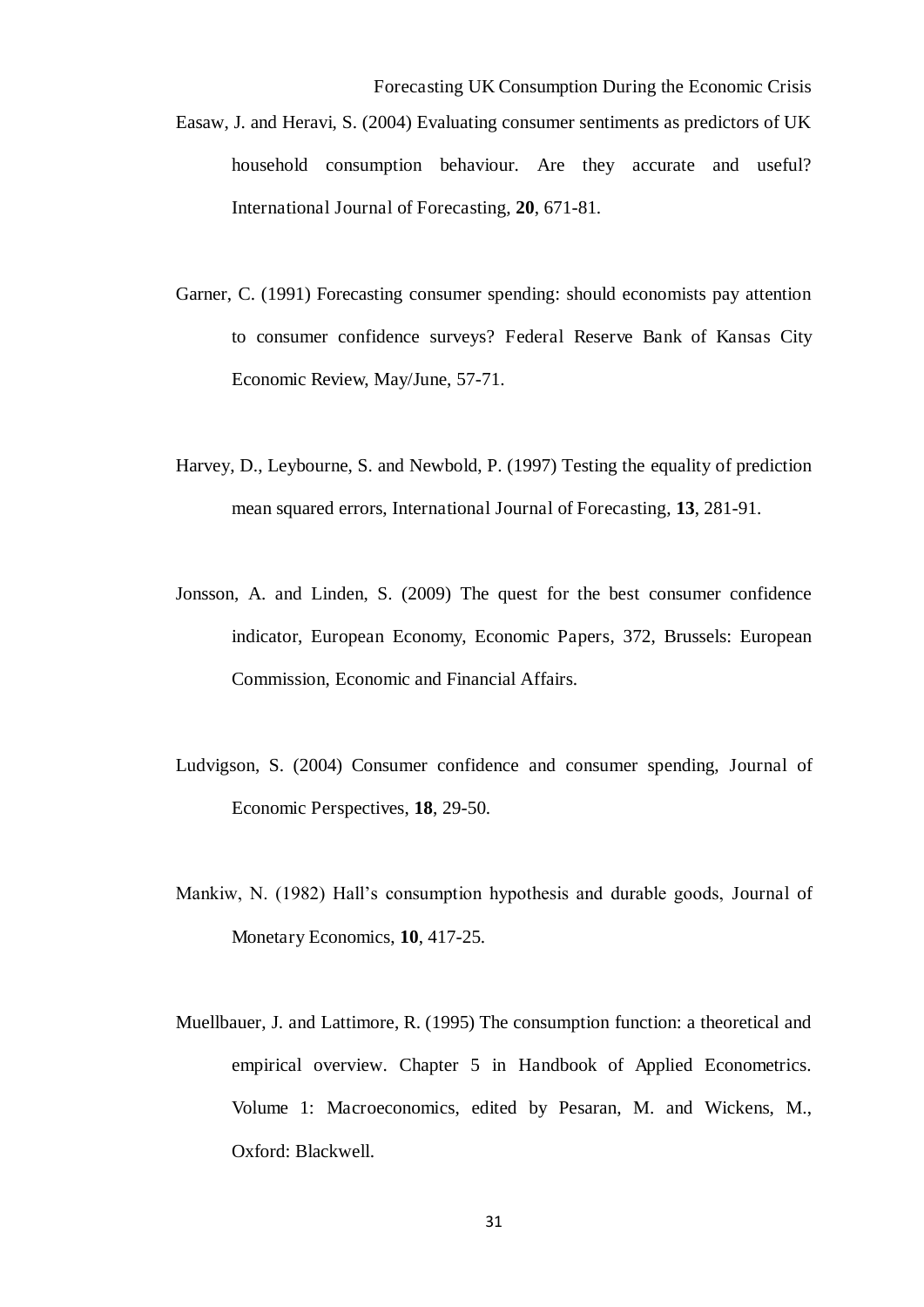Wilcox, J. (2007) Forecasting components of consumption with components of consumer sentiment, Business Economics, **42**, 22-32.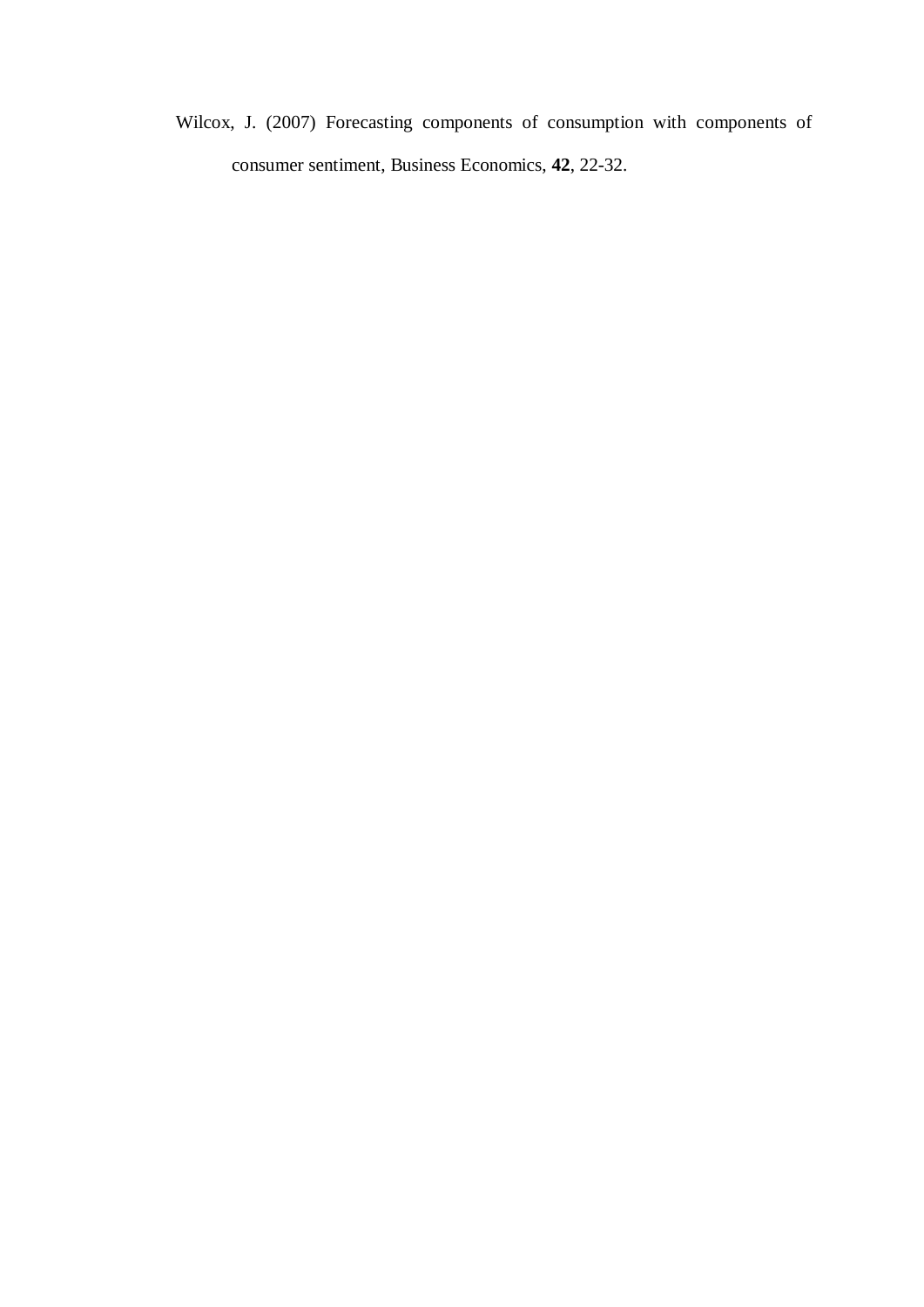

Figure 1. Quarterly Data on UK Household Consumption Expenditure (£million, constant (2010) prices, seasonally adjusted)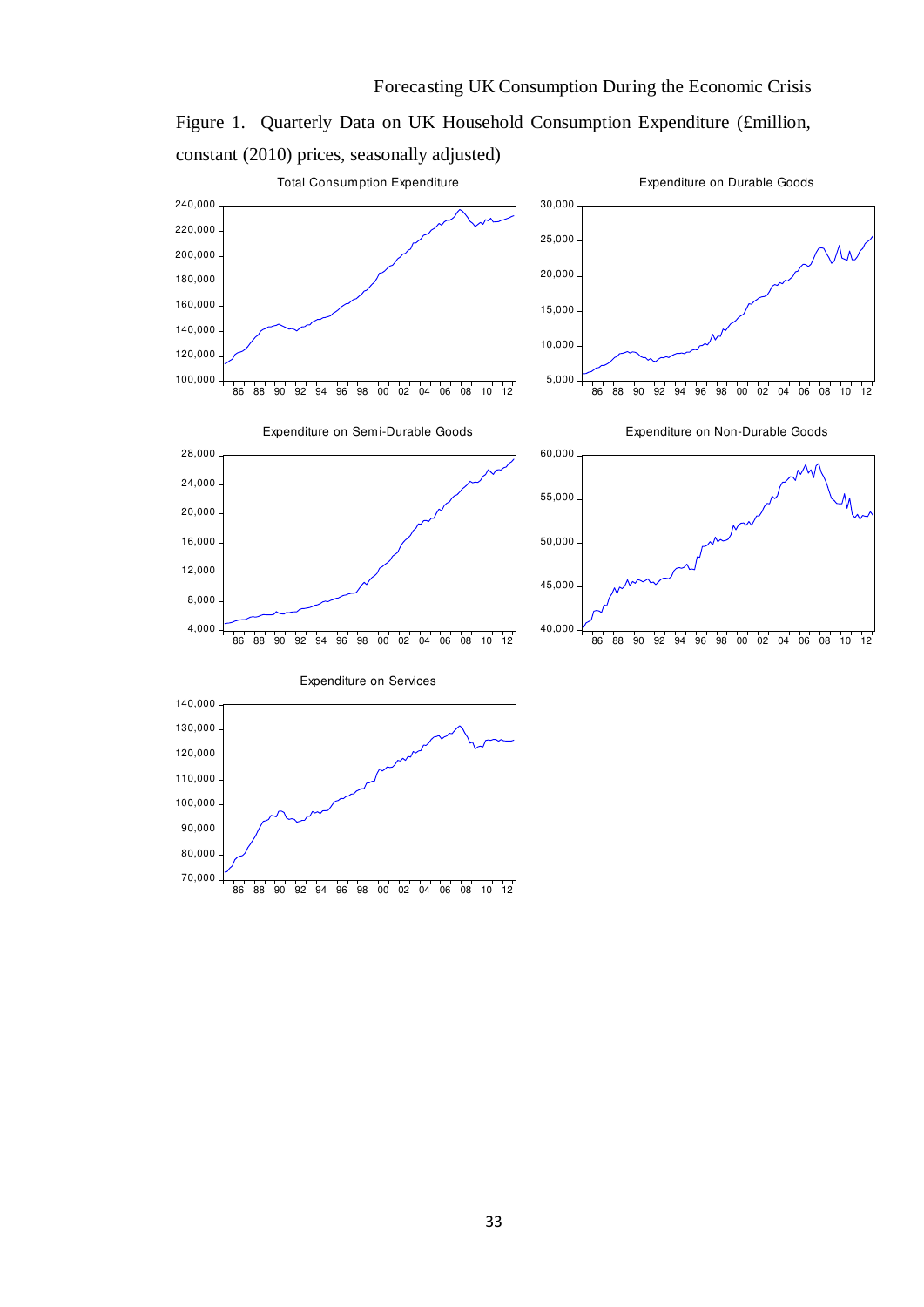Figure 2: The European Commission Consumer Confidence Indicator (CCI)

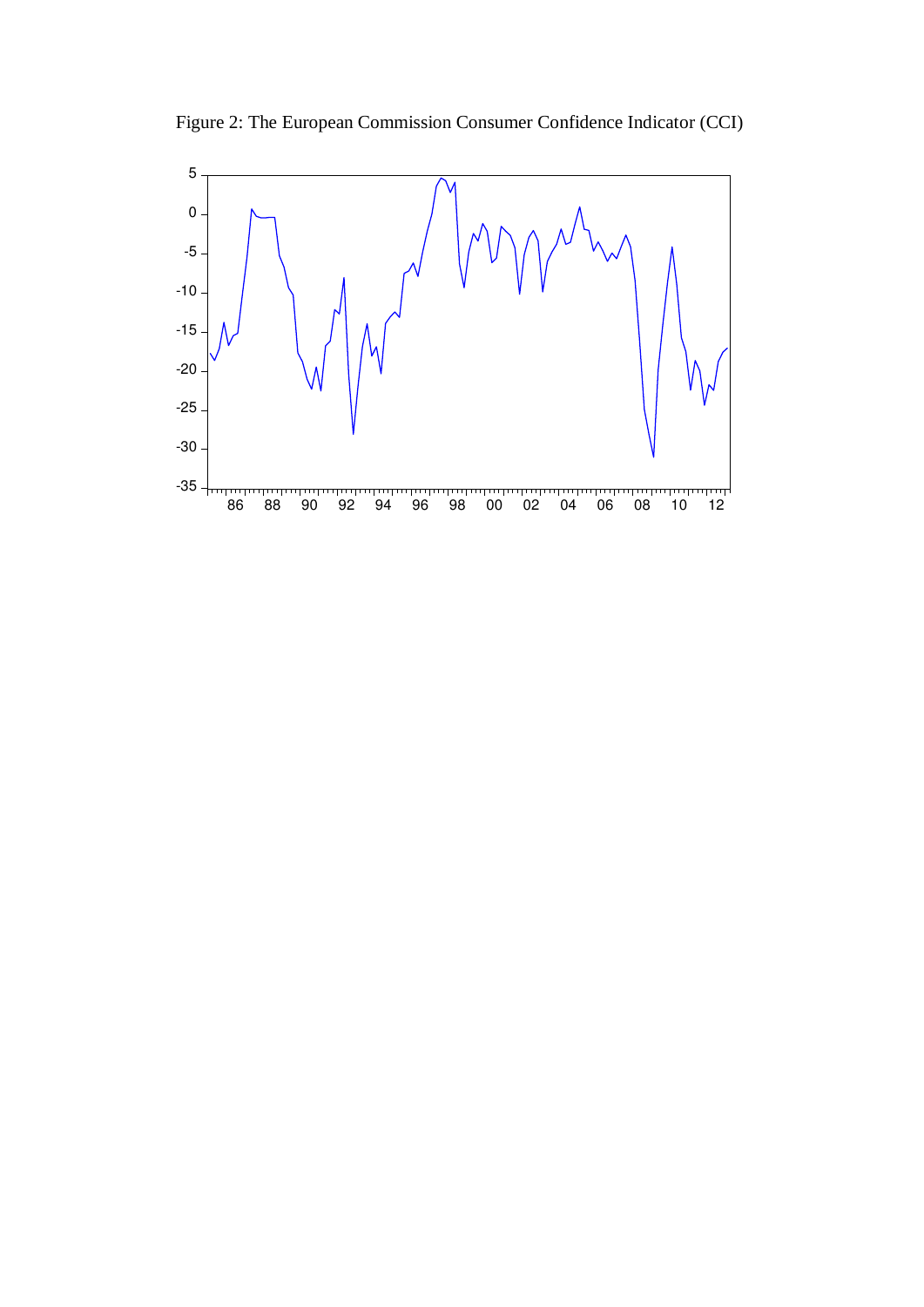# Forecasting UK Consumption During the Economic Crisis

|  |  | Table 1. Questions Relating to the Joint Harmonised EU Consumer Survey |  |  |
|--|--|------------------------------------------------------------------------|--|--|
|  |  |                                                                        |  |  |

| Question      | Question                                                                    |
|---------------|-----------------------------------------------------------------------------|
| <b>Number</b> |                                                                             |
| 1.            | How has the financial situation of your household changed over the last     |
|               | twelve months?                                                              |
| 2             | How do you expect the financial position of your household to change        |
|               | over the next twelve months?                                                |
| 3.            | How do you think the general economic situation in the country has          |
|               | changed over the past twelve months?                                        |
| 4.            | How do you expect the general economic situation in this country to         |
|               | develop over the next twelve months?                                        |
| 5.            | How do you think that consumer prices have developed over the last          |
|               | twelve months?                                                              |
| 6.            | By comparison with the past twelve months, how do you expect that           |
|               | consumer prices will develop in the next twelve months?                     |
| 7.            | How do you expect the number of people unemployed in this country to        |
|               | change over the next twelve months?                                         |
| 8.            | In view of the general economic situation, do you think that now it is the  |
|               | right moment for people to make major purchases such as furniture,          |
|               | electrical/electronic devices, etc.?                                        |
| 9.            | Compared to the past twelve months, do you expect to spend more or less     |
|               | money on major purchases (furniture, electrical/electronic devices, etc.)   |
|               | over the next twelve months?                                                |
| 10.           | In view of the general economic situation, do you think that now is ?:      |
|               | a very good moment to save; a fairly good moment to save; not a good        |
|               | moment to save; a very bad moment to save; don't know.                      |
| 11.           | Over the next twelve months, how likely is it that you save any money?      |
| 12.           | Which of these statements best describes the current financial situation of |
|               | your household?:                                                            |
|               | we are saving a lot; we are saving a little; we are just managing to make   |
|               | ends meet on our income; we are having to draw on our savings; we are       |
|               | running into debt; don't know.                                              |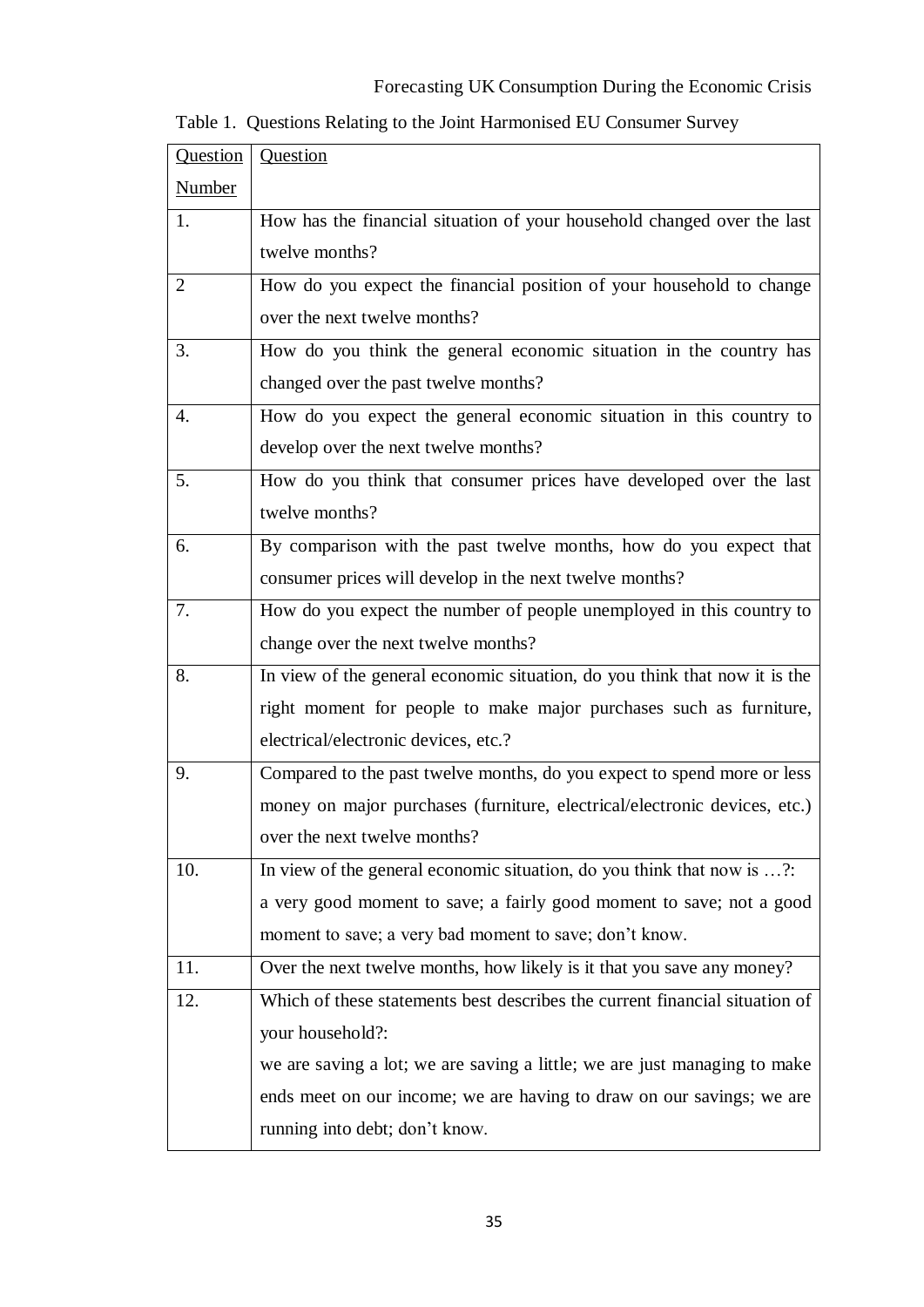| Consumption     | Number of Lags on the |                | Increment to $\bar{R}^2$ | BG(4)         |
|-----------------|-----------------------|----------------|--------------------------|---------------|
| Variable        | Variables             |                | (Prob. Value)            | (Prob. Value) |
|                 | n <sub>1</sub>        | n <sub>2</sub> |                          |               |
| Total           | $\overline{4}$        | $\overline{4}$ | 0.0966                   | 6.0977        |
|                 |                       |                | (0.0094)                 | (0.1920)      |
| Durable Goods   | $\overline{2}$        | 1              | 0.1449                   | 4.0001        |
|                 |                       |                | (0.0005)                 | (0.4060)      |
| Semi-Durable    | $\overline{2}$        | $\theta$       | 0.0296                   | 4.1059        |
| Goods           |                       |                | (0.1054)                 | (0.3919)      |
| Non-Durable     | 3                     | $\mathbf{1}$   | 0.0353                   | 5.5911        |
| Goods           |                       |                | (0.0911)                 | (0.2318)      |
| <b>Services</b> | $\overline{4}$        | $\overline{4}$ | 0.0286                   | 0.6202        |
|                 |                       |                | (0.1562)                 | (0.9608)      |

Table 2. Results Obtained following Estimation of Equation (9)

For all models, the estimation period extends from 1986q2 to 2007q4. Thus, estimates are founded upon a sample size of 87.

In the third column, the initial figure signifies the change in the value of the adjusted R-squared statistic which is achieved by virtue of admitting the lags on CCI to the equation. The figure which is shown in brackets is the probability value corresponding to a Wald F test of the null hypothesis, Ho:  $b_1 = b_2 = \ldots = b_{n1} = 0.$ 

In the final column, the initial figure is the value of a Breusch-Godfrey chi-square statistic that has been computed to test for fourth-order autocorrelation in the disturbance terms. The figure which is presented in brackets is the associated probability value.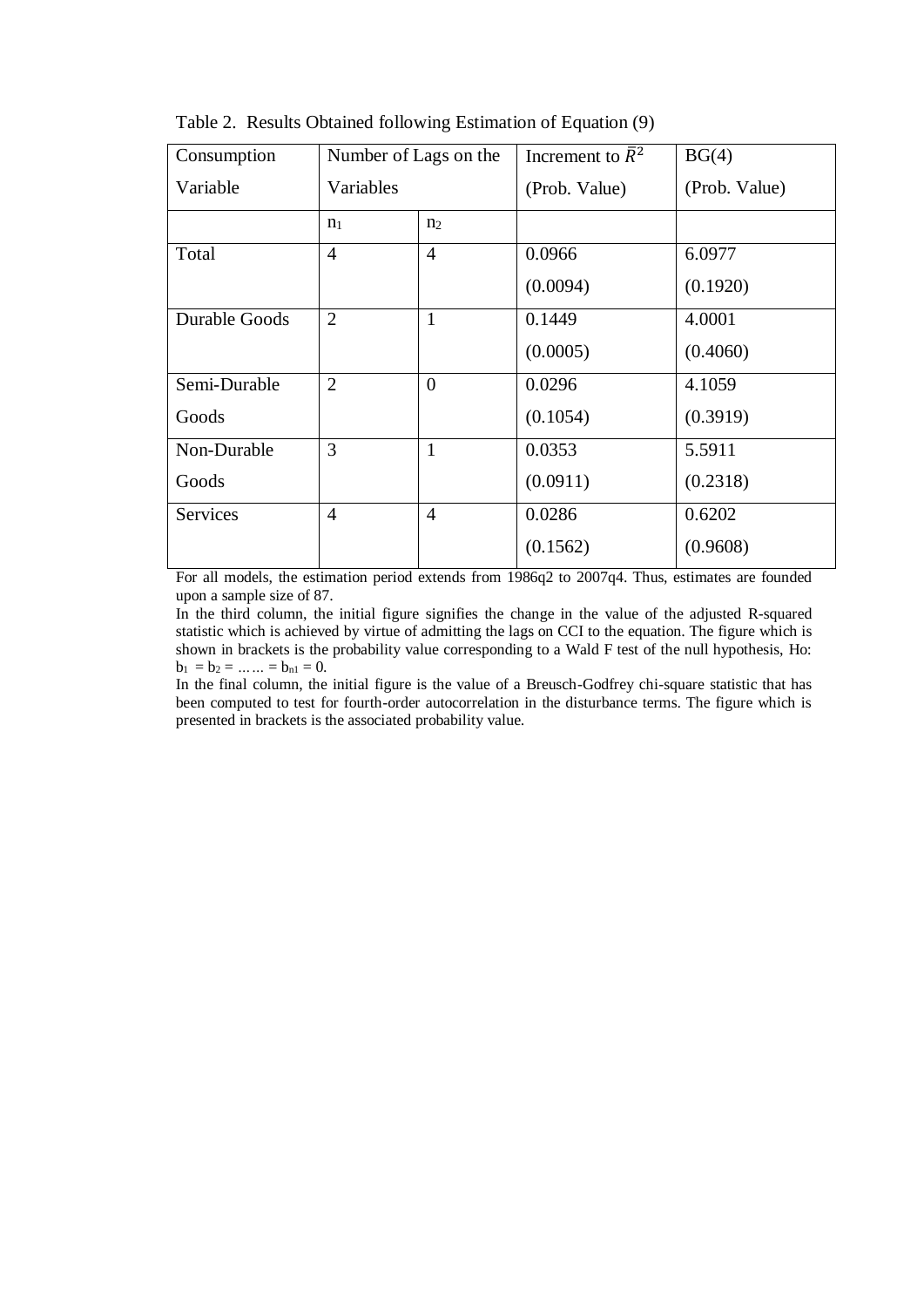#### Forecasting UK Consumption During the Economic Crisis

| Consumption     |            | Root Mean Square Prediction Error |                   |
|-----------------|------------|-----------------------------------|-------------------|
| Variable        |            |                                   |                   |
|                 | Excluding  | Including                         | $S_1^*$ Statistic |
|                 | Confidence | Confidence                        |                   |
|                 | Variable   | Variable                          |                   |
| Total           | 0.0097     | 0.0090                            | 0.9415            |
| Durable Goods   | 0.0363     | 0.0376                            | $-0.3704$         |
| Semi-Durable    | 0.0138     | 0.0110                            | $2.0091*$         |
| Goods           |            |                                   |                   |
| Non-Durable     | 0.0174     | 0.0153                            | 2.2997**          |
| Goods           |            |                                   |                   |
| <b>Services</b> | 0.0118     | 0.0120                            | $-0.3066$         |

|  |  |  |  |  | Table 3. Out-of-Sample Performance of Estimated Versions of Equation (9) |
|--|--|--|--|--|--------------------------------------------------------------------------|
|--|--|--|--|--|--------------------------------------------------------------------------|

Forecast interval extends from 2008q1 to 2013q1.

The predictions are founded upon versions of equation (9), which have been estimated over the common data period, 1986q2-2007q4.

Significance at the five per cent level is denoted by \*\*. Significance at the ten per cent level is denoted by \* .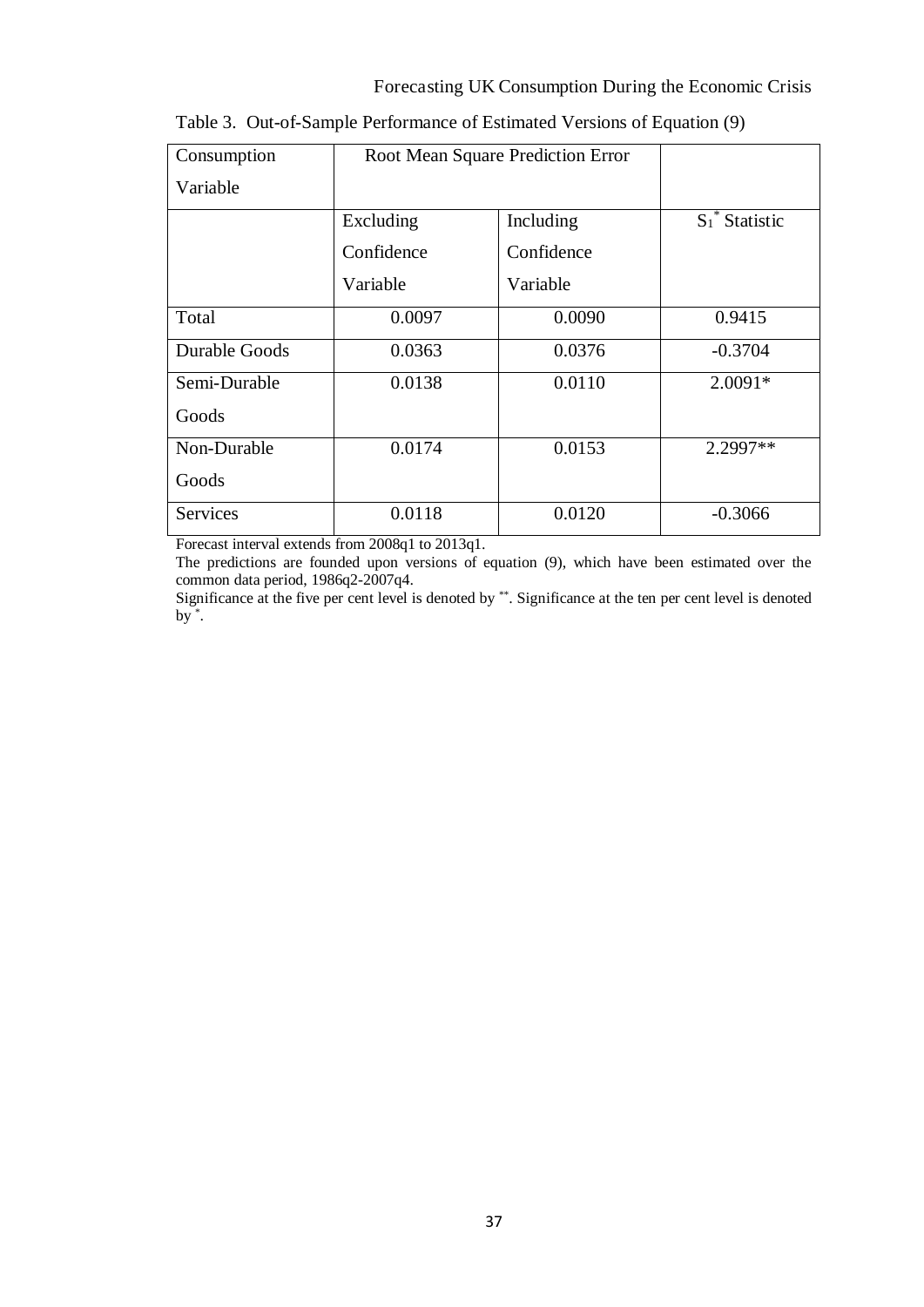| Consumption           |            | Root Mean Square Prediction Error |                   |
|-----------------------|------------|-----------------------------------|-------------------|
| Variable $(n_1, n_2)$ |            |                                   |                   |
|                       | Excluding  | Including                         | $S_1^*$ Statistic |
|                       | Confidence | Confidence                        |                   |
|                       | Variable   | Variable                          |                   |
| Total $(2, 2)$        | 0.0093     | 0.0076                            | 2.4990**          |
| Durable Goods         | 0.0363     | 0.0391                            | $-0.5771$         |
| (2, 1)                |            |                                   |                   |
| Semi-Durable          | 0.0138     | 0.0106                            | 1.6833            |
| Goods $(2, 0)$        |            |                                   |                   |
| Non-Durable           | 0.0174     | 0.0144                            | $3.6404**$        |
| Goods $(2, 1)$        |            |                                   |                   |
| Services $(4, 4)$     | 0.0118     | 0.0115                            | 0.3984            |

Table 4. Out-of-Sample Performance of Estimated Versions of Equation (9) with CCI\* replacing CCI

Forecast interval extends from 2008q1 to 2013q1.

The predictions are founded upon versions of equation (9), which have been estimated over the common data period, 1986q2-2007q4.

Significance at the five per cent level is denoted by \*\*. Significance at the ten per cent level is denoted by  $\overline{\ }$ .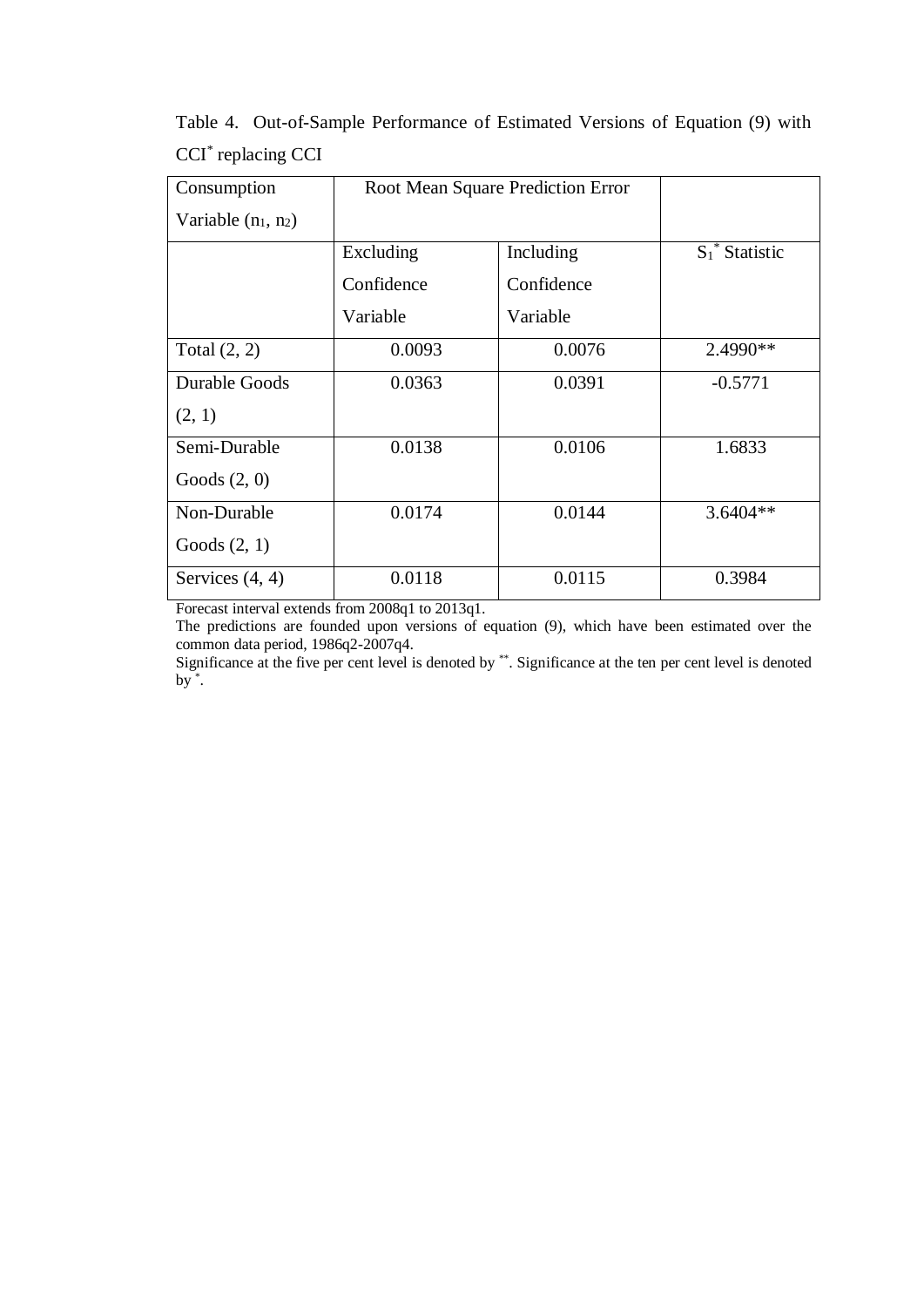Table 5. Descriptive Statistics Corresponding to the Questions Comprising the EU Consumer Survey (1985q1-2013q1)

| Variable    | Mean      | <b>Standard Deviation</b> |
|-------------|-----------|---------------------------|
| Question 1  | $-9.6322$ | 9.9627                    |
| Question 2  | 0.7086    | 8.1835                    |
| Question 3  | $-30.335$ | 19.709                    |
| Question 4  | $-12.236$ | 11.010                    |
| Question 5  | 16.530    | 16.432                    |
| Question 6  | 26.705    | 12.457                    |
| Question 7  | 24.671    | 16.631                    |
| Question 8  | 2.9136    | 16.337                    |
| Question 9  | $-15.573$ | 8.9930                    |
| Question 10 | 12.128    | 15.507                    |
| Question 11 | $-3.0608$ | 11.472                    |
| Question 12 | 15.207    | 5.9916                    |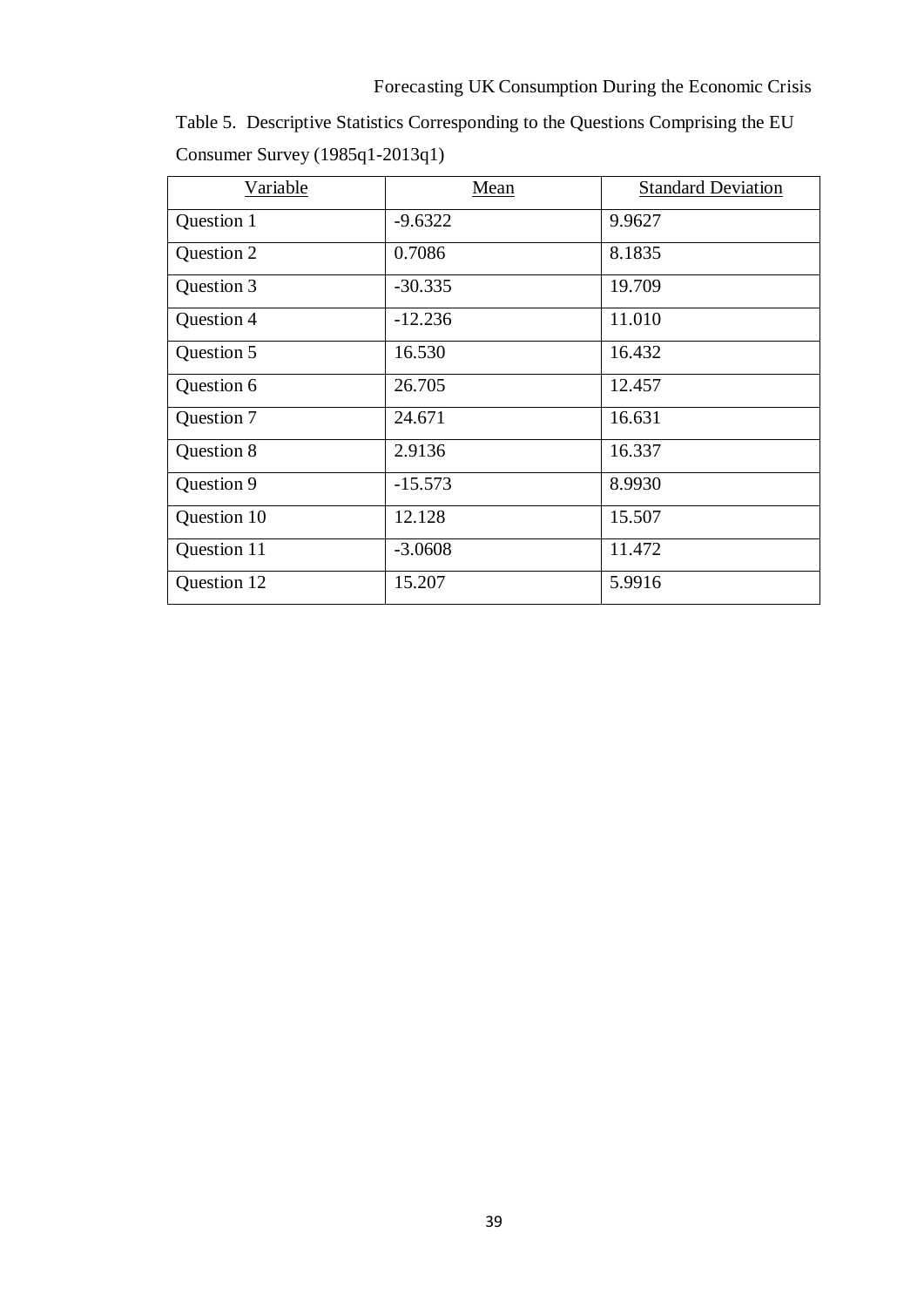| Consumption           |            | Root Mean Square Prediction Error |                   |
|-----------------------|------------|-----------------------------------|-------------------|
| Variable $(n_1, n_2)$ |            |                                   |                   |
|                       | Excluding  | Including                         | $S_1^*$ Statistic |
|                       | Confidence | Confidence                        |                   |
|                       | Variable   | Variable                          |                   |
| Total $(2, 0)$        | 0.0119     | 0.0083                            | $2.6270**$        |
| Durable Goods         | 0.0363     | 0.0394                            | $-0.5374$         |
| (2, 1)                |            |                                   |                   |
| Semi-Durable          | 0.0138     | 0.0105                            | 1.8664*           |
| Goods $(2, 0)$        |            |                                   |                   |
| Non-Durable           | 0.0174     | 0.0144                            | $2.9940**$        |
| Goods $(3, 1)$        |            |                                   |                   |
| Services $(4, 4)$     | 0.0118     | 0.0115                            | 0.3649            |

Table 6. Out-of-Sample Performance of Estimated Versions of Equation (9) with CCI<sup>+</sup> replacing CCI

Forecast interval extends from 2008q1 to 2013q1.

The predictions are founded upon versions of equation (9), which have been estimated over a fixed period, 1986q2-2007q4.

Significance at the five per cent level is denoted by \*\*. Significance at the ten per cent level is denoted by  $\overline{\ }$ .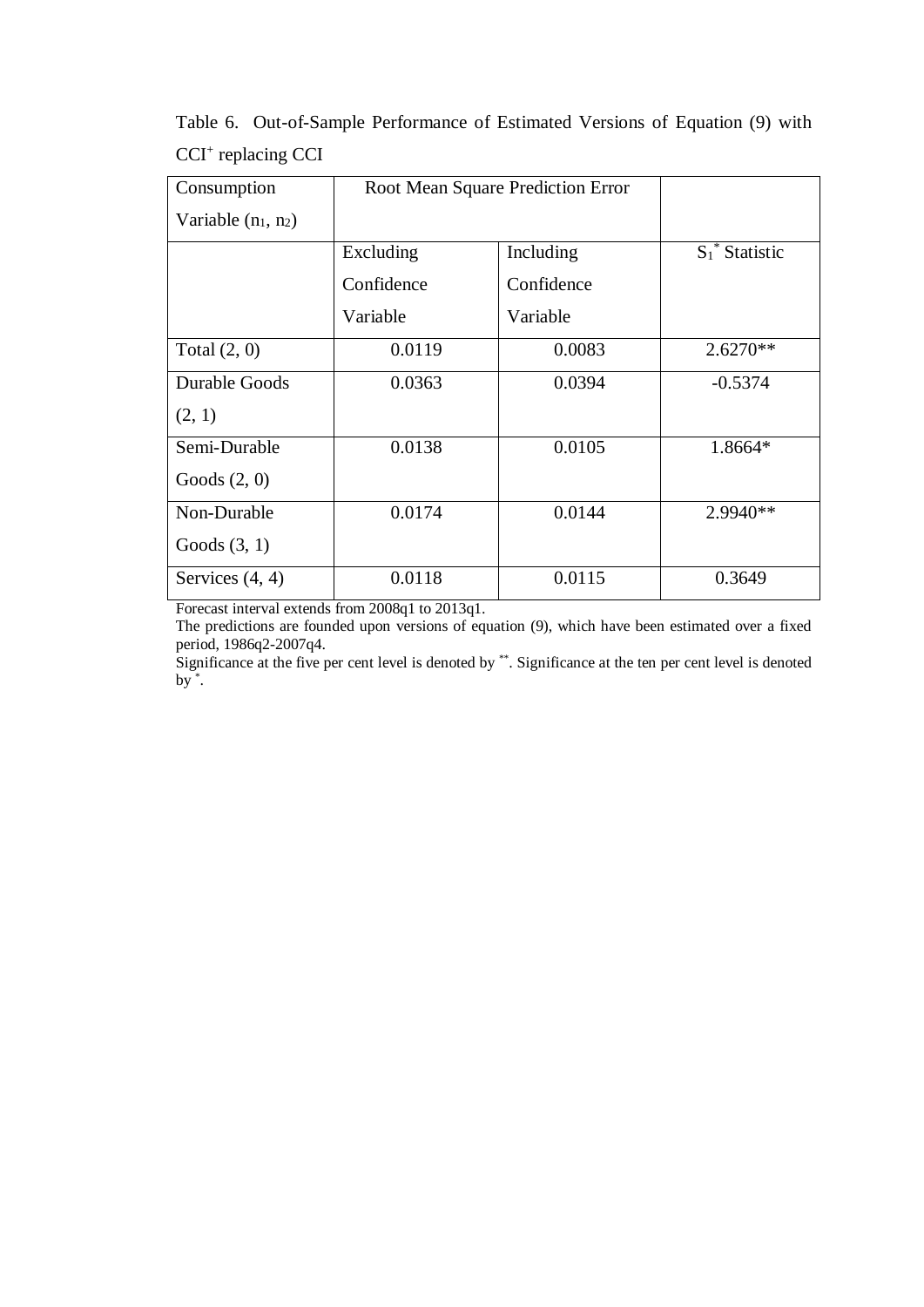Table 7. Out-of-Sample Performance of Estimated Versions of Equation (9) with Expenditure on Durable Goods Less Purchases of Vehicles as the Consumption Variable

| Confidence               | Root Mean Square Prediction Error |            |                   |
|--------------------------|-----------------------------------|------------|-------------------|
| Variable $(n_1, n_2)$    |                                   |            |                   |
|                          | Excluding                         | Including  | $S_1^*$ Statistic |
|                          | Confidence                        | Confidence |                   |
|                          | Variable                          | Variable   |                   |
| CCI(2, 2)                | 0.0378                            | 0.0309     | $2.5724**$        |
| $\overline{CCI}^*(2, 2)$ | 0.0378                            | 0.0283     | 2.8985**          |
| $CCI^+(2, 2)$            | 0.0378                            | 0.0276     | 2.9234**          |

Forecast interval extends from 2008q1 to 2013q1.

Significance at the five per cent level is denoted by \*\*. Significance at the ten per cent level is denoted by \* .

The predictions are founded upon versions of equation (9), which have been estimated over a fixed period, 1986q2-2007q4.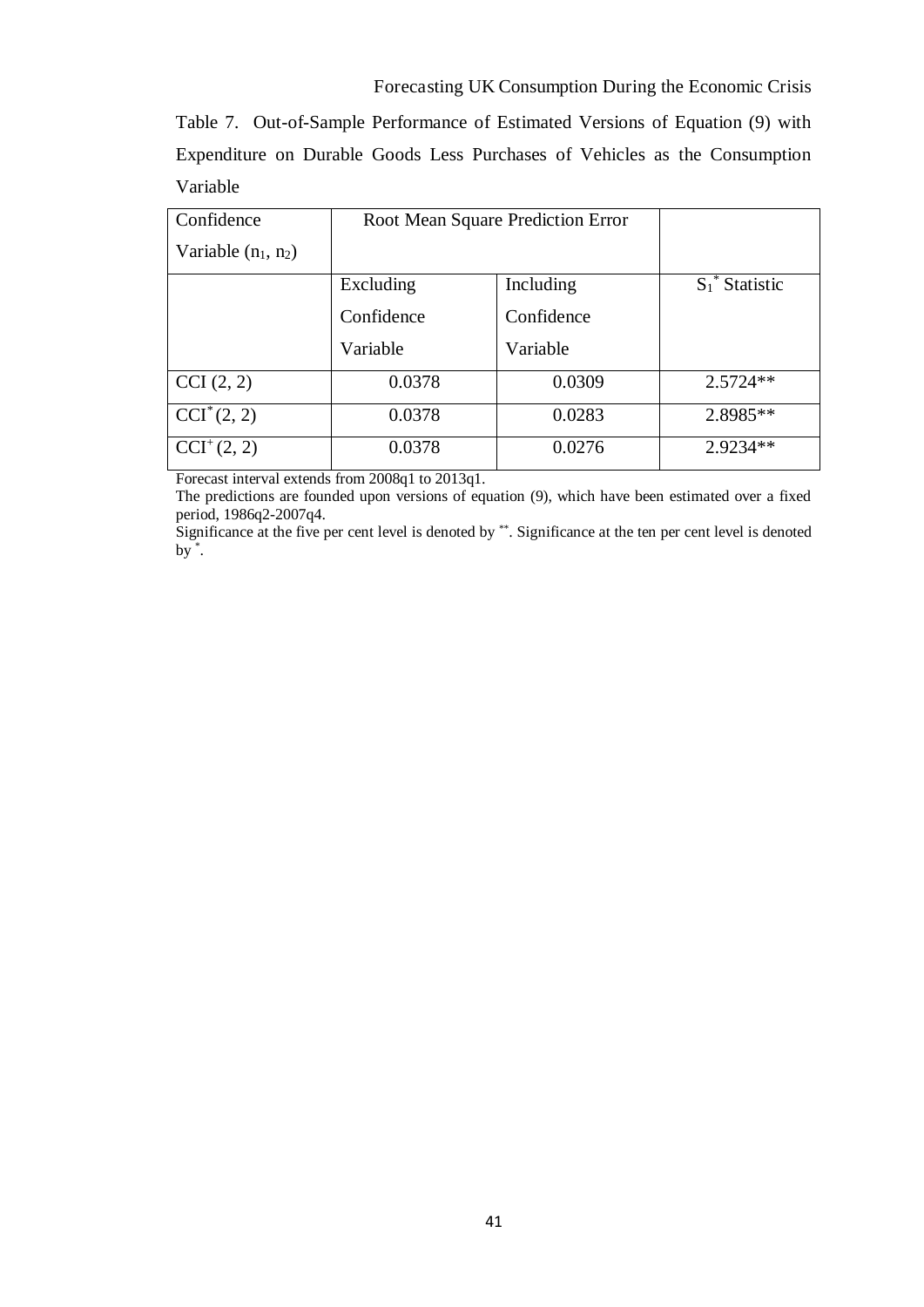|                      | Root Mean Square Prediction Error Corresponding to the Model |            |           |           |  |  |
|----------------------|--------------------------------------------------------------|------------|-----------|-----------|--|--|
| Expenditure          | Excluding                                                    | Including  | Including | Including |  |  |
| Variable             | Confidence                                                   | <b>CCI</b> | $CCI^*$   | $CCI+$    |  |  |
| Total                | 0.0093                                                       | 0.0090     | 0.0076    | 0.0083    |  |  |
| Durable Goods        | 0.0378                                                       | 0.0309     | 0.0283    | 0.0276    |  |  |
| <b>Less Vehicles</b> |                                                              |            |           |           |  |  |
| Semi-Durable         | 0.0138                                                       | 0.0110     | 0.0106    | 0.0105    |  |  |
| Goods                |                                                              |            |           |           |  |  |
| Non-Durable          | 0.0174                                                       | 0.0153     | 0.0144    | 0.0144    |  |  |
| Goods                |                                                              |            |           |           |  |  |
| <b>Services</b>      | 0.0118                                                       | 0.0120     | 0.0115    | 0.0115    |  |  |

Table 8. Summary of the Predictive Performances of the Different Regression Models (2008q1-2013q1)

For all of the models, the estimation period is 1986q2-2007q4 and the forecast interval is 2008q1-2013q1.

The column with the heading, "Excluding Confidence", indicates, for each type of expenditure variable, the lowest root mean square prediction error corresponding to a model which does not include a measure of consumer confidence.